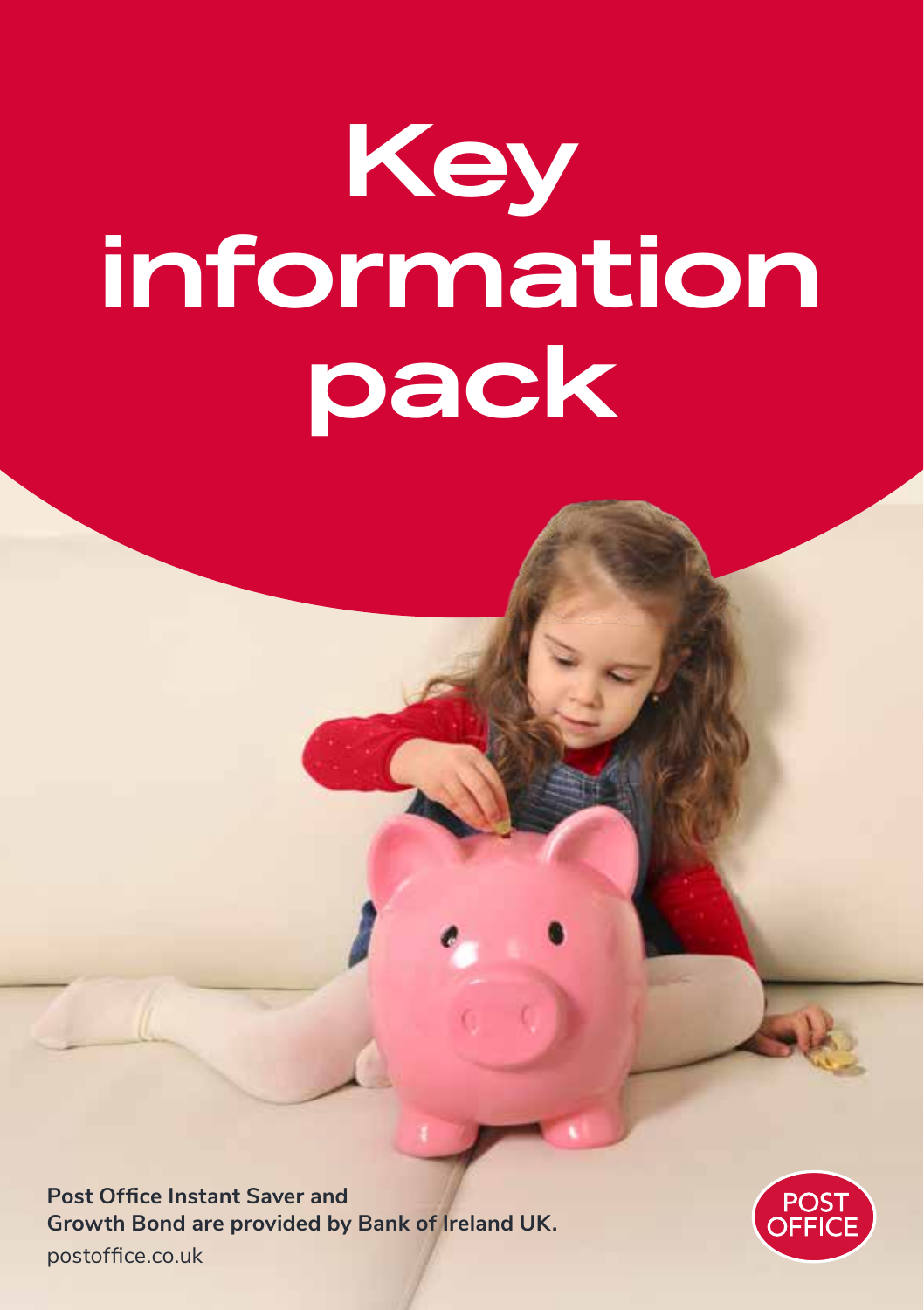### **Contents**

| 3  |
|----|
| 4  |
| 5  |
| 6  |
|    |
| 9  |
| 11 |
| 20 |
| 23 |
| 25 |
| 32 |
|    |

## **Saving with Post Office**

Whatever you're saving for, our range of savings accounts can help make your money go further. With a choice of accounts available, it's important to know which account is the right one for you.

#### **Post Office savings accounts are provided by Bank of Ireland UK.**

#### **Before you choose a savings account, ask yourself:**

#### **How much do I want to save?**

In our branches, we have some savings accounts you can open with as little as £100. Some Post Office accounts allow you to save flexibly and regularly, others only allow you to deposit a lump sum upon account opening.

#### **How often will I need to make withdrawals?**

You should consider if you want instant access to your savings or if you're prepared to lock your money away for a fixed period of up to three years.

#### **How do I want to manage my savings?**

We offer savings accounts that can be managed online and accounts that can also be managed by phone, post or in our branches.

#### **What Savings accounts does Post Office offer in branch?**

- **•** Instant Saver our variable rate, instant access account
- **•** Growth Bond our fixed rate, fixed term bonds

You can find everything you need to know about our Savings accounts in this brochure.

#### For information on our Post Office ISAs please ask a counter colleague for an ISA brochure.

To see information about our online only products, which are designed for customers who are happy to service their savings account online, please visit **www.postoffice.co.uk/savings-accounts**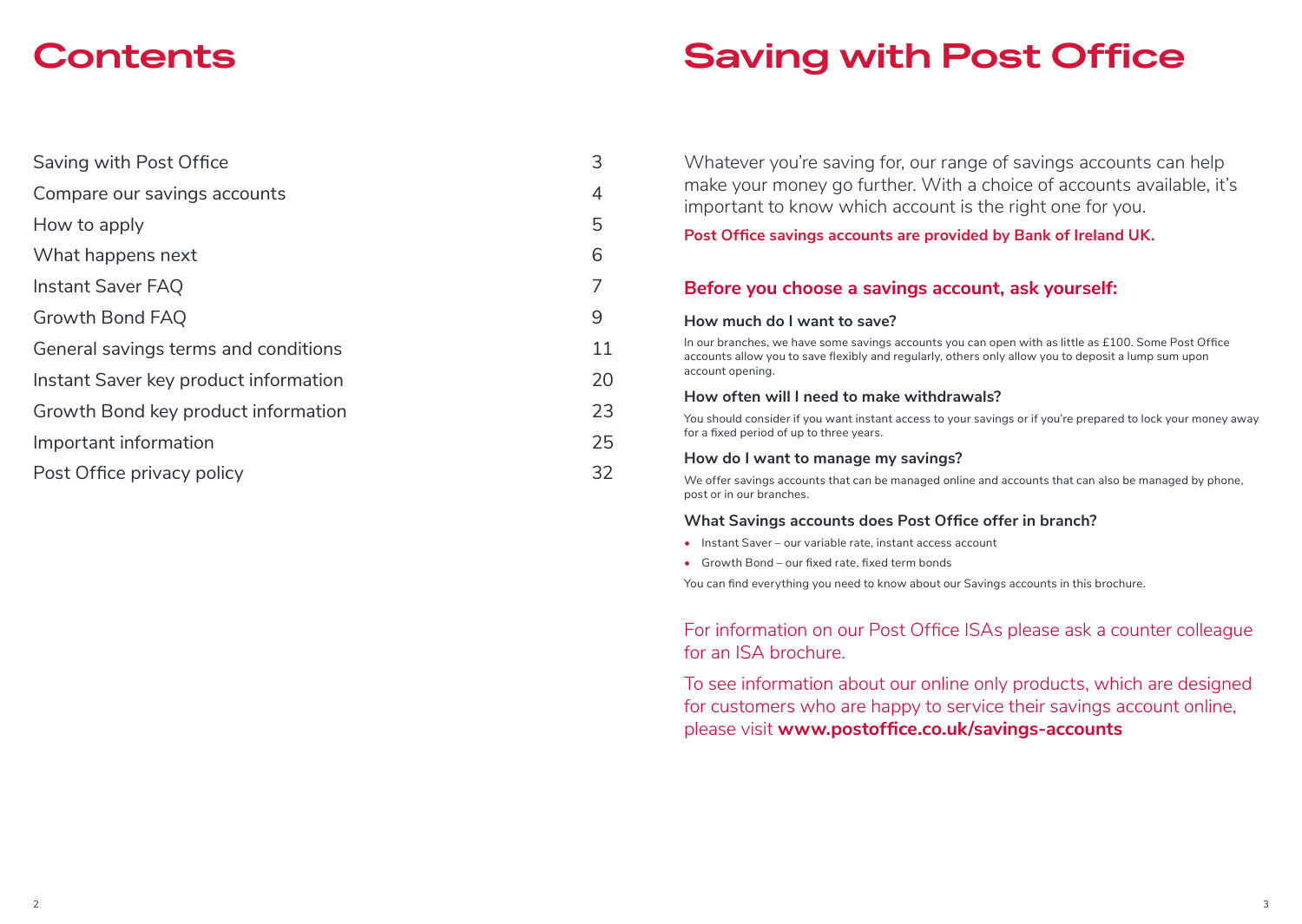### **Compare our savings accounts**

#### **Post Office savings accounts are provided by Bank of Ireland UK.**

|                         | <b>Minimum</b><br>opening<br>deposit | <b>Maximum</b><br>permitted<br>balance | <b>Number</b><br>of<br>deposits<br>allowed | <b>Initial</b><br>deposit                  | Interest<br>type                      | Interest                                                                                              | Withdrawal                                       | <b>ATM</b><br>card |
|-------------------------|--------------------------------------|----------------------------------------|--------------------------------------------|--------------------------------------------|---------------------------------------|-------------------------------------------------------------------------------------------------------|--------------------------------------------------|--------------------|
| Instant<br><b>Saver</b> | £100                                 | £1 million                             | Multiple<br>Deposits                       | Cash,<br>cheque or<br>internal<br>transfer | Variable                              | Interest<br>is paid<br>annually<br>between<br>$20 - 25$<br>March                                      | Free<br>withdrawals<br>anytime                   |                    |
| Growth<br><b>Bond</b>   | £500                                 | £1 million                             | Single<br>Deposit<br>only                  | Cheque<br>or internal<br>transfer          | Fixed<br>with a<br>choice of<br>terms | 1 year Bond<br>$-$ at maturity<br>$2 & 3$ year<br>$Bond - on$<br>anniversary<br>of account<br>opening | <b>No</b><br>withdrawals<br>during fixed<br>term |                    |

We also have a range of Post Office ISAs and Online Savings Accounts.

## **How to apply**

### **Getting started is easy. There are just three simple steps to setting up your account.**

- **1 Read and understand: •**<br>**•** The summary box leaflet which can be found in branch or online at postoffice.co.uk/savings
	- **•** This brochure, including the General Savings Terms and Conditions and the Key Product Information Document

- **2 Complete and return your application:**<br>• Make sure you complete everything, including all mandatory fields marked with an <sup>\*</sup>
	- **•** Post it to us at the address at the top of the application form

#### **3 Pay in your initial deposit:**

- **•** By personal cheque made out to yourself (e.g. Mrs Jean Smith) matching the name(s) you've written on the application form, with your name and address clearly on the back
- **•** By cash (Instant Saver only), this can only be done in branch for the value of up to £200
- **•** By transfer, from another of your eligible Post Office savings accounts, subject to the conditions of that account

#### **Your questions answered**

If you need some help, you'll find common queries in our Frequently Asked Questions (FAQ) section on pages 7-10. It covers things like opening an account for a child, or opening an account for someone else.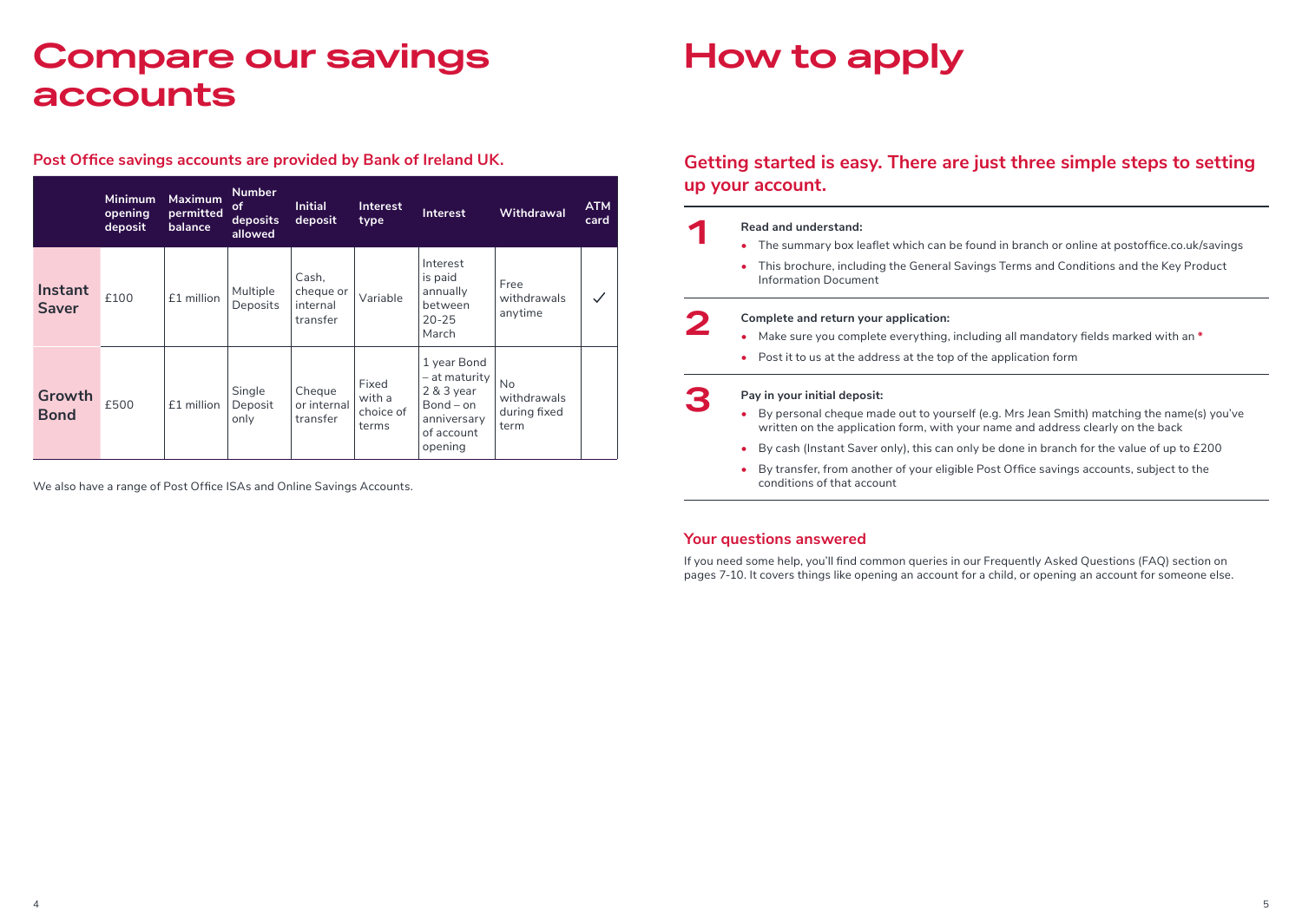## **What happens next**

### **Frequently asked questions (FAQs) Instant Saver**

|                                                                                                                        | For the key things on your mind                                                                                                                                                                                                                                                                                                                                                                                                                                                                                                        |  |  |  |  |
|------------------------------------------------------------------------------------------------------------------------|----------------------------------------------------------------------------------------------------------------------------------------------------------------------------------------------------------------------------------------------------------------------------------------------------------------------------------------------------------------------------------------------------------------------------------------------------------------------------------------------------------------------------------------|--|--|--|--|
| Who can open<br>an account?                                                                                            | Anyone aged 11 or over (subject to below), who is resident in the UK.                                                                                                                                                                                                                                                                                                                                                                                                                                                                  |  |  |  |  |
| If I am between<br>16-18 years old,<br>how do I open<br>an account?                                                    | If you are between 16-18 years old you can open an account by completing the<br>First Applicant section of the application form. As well as completing the form, you will<br>need to provide documents to verify your identity. Examples of the documents are: a<br>birth certificate, NHS medical card or a valid passport. You can hand these documents<br>into the Post Office branch with your completed application form.                                                                                                         |  |  |  |  |
| If I'm over<br>11 years old<br>can I open an<br>account?                                                               | If you are a young person aged 11 to 15, you will need an adult representative (over 18)<br>to complete the Second Applicant section of the application form. They will also need<br>to sign your application and provide documents to verify your identity. Examples of<br>the documents are: a birth certificate, NHS medical card or a valid passport. The adult<br>representative will not be a party to the account and will not have any legal claim or<br>right to operate the account, or any interest in the funds deposited. |  |  |  |  |
| If I'm acting<br>under an<br><b>Enduring or</b><br><b>Lasting Power</b><br>of Attorney<br>how do I open<br>an account? | From time to time we recognise that customers need help with their finances. To<br>support customers we accept applications for our Savings products via either an<br>Enduring or Lasting Power of Attorney. In addition to identifying the Donor, we'll also<br>need the appropriate Power of Attorney documentation (registered with the Office<br>of Public Guardian where appropriate) together with identification for each Attorney<br>before we will open the account.                                                          |  |  |  |  |
|                                                                                                                        | You can open your Account by:                                                                                                                                                                                                                                                                                                                                                                                                                                                                                                          |  |  |  |  |
|                                                                                                                        | Cash: Up to £200 can be paid in by cash at a Post Office branch. Please do not send<br>cash in the post.                                                                                                                                                                                                                                                                                                                                                                                                                               |  |  |  |  |
|                                                                                                                        | <b>Cheque:</b> Can be paid in at a Post Office branch or by post. This must be a personal<br>cheque. Business or third party cheques will not be accepted.                                                                                                                                                                                                                                                                                                                                                                             |  |  |  |  |
| How do I pay<br>money in?<br>(See<br>'Transaction<br>Information Box'<br>on page 30 for<br>further details)            | Transfers from an existing Post Office Savings Account: Simply include your existing<br>Post Office account details as part of your application and we'll arrange the transfer on<br>your behalf. If you are transferring from a Post Office account with a notice period, your<br>request will be treated as a no-notice withdrawal and you may be charged a withdrawal<br>fee. To open your account with a transfer, please post your completed application to us<br>directly instead of taking your form into a branch.             |  |  |  |  |
|                                                                                                                        | <b>Once your Account is open:</b>                                                                                                                                                                                                                                                                                                                                                                                                                                                                                                      |  |  |  |  |
|                                                                                                                        | Cash: You can pay in up to £10,000 per day at a Post Office branch. Please do not send<br>cash in the post.                                                                                                                                                                                                                                                                                                                                                                                                                            |  |  |  |  |
|                                                                                                                        | Cheque: Can be paid in at Post Office branches or by post. For minors (16 years and<br>under), the cheque may be drawn in the name of the adult representative.                                                                                                                                                                                                                                                                                                                                                                        |  |  |  |  |
|                                                                                                                        | Electronic payments/standing orders: You can instruct your bank or building society to<br>send one-off or regular payments, from your linked account, to your Instant Saver. You<br>could also set up a standing order to save regularly.                                                                                                                                                                                                                                                                                              |  |  |  |  |

**1 1 1 Within 3 business days we'll usually get your account open <b>•** We make some electronic checks to confirm who you are. Sometimes, we'll need to contact you to ask for a bit more information. Please make sure that any information you provide is current and certified (we'll tell you how to do this). Don't worry, you'll earn interest from the moment your account has been opened and your deposit has cleared.

#### **2 Within 5 to 10 business days of your account being opened, you'll get:**

- **•** Your Welcome Pack with all you need to know about using your account
- **•** Your User ID which you can use to view or manage your savings account online
- **•** Your Online and Telephone Banking 6 Digit Security Number you need these to manage your savings online and by phone

#### **For Instant Saver only – you'll also get:**

- **•** Your cash card and PIN (Personal Identity Number) which you need for withdrawals in Post Office branches and at cash machines.
- **•** Your deposit slips for paying in cash or cheques at Post Office branches

#### **3 Now, use your account and make the most of your savings**

- **•** Log in at www.postoffice.co.uk
- **•** Go to your Local Post Office branch to complete your transactions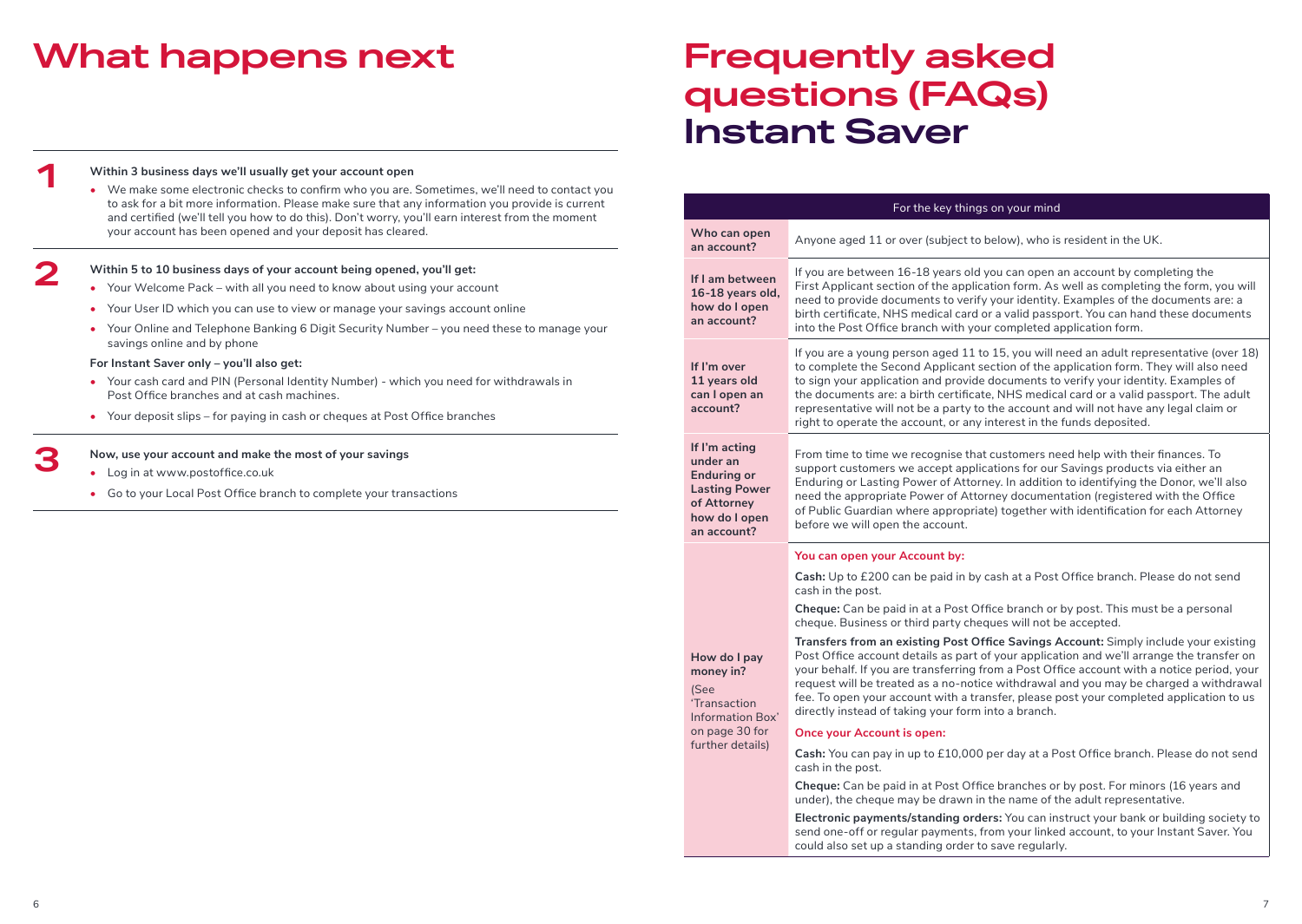|                                         | For the key things on your mind                                                                                                                                                                                                                                                                                                                                                                                                                                                                                                            |
|-----------------------------------------|--------------------------------------------------------------------------------------------------------------------------------------------------------------------------------------------------------------------------------------------------------------------------------------------------------------------------------------------------------------------------------------------------------------------------------------------------------------------------------------------------------------------------------------------|
|                                         | Cash: You can use your ATM Card to withdraw up to £1,000 a day through any Post<br>Office branch, or at an ATM.                                                                                                                                                                                                                                                                                                                                                                                                                            |
| How do I take                           | <b>Cheque:</b> Write or telephone us to request a cheque. There is no limit on the amount you<br>can withdraw by cheque. The cheque will only be made payable to you and sent<br>to your address.                                                                                                                                                                                                                                                                                                                                          |
| money out?                              | <b>Electronic payments:</b> Write to us to transfer funds electronically to your linked account<br>that you choose when you apply (no limit applies). Or, you can request a withdrawal<br>online or by calling us. There is a limit of £50,000 per day for requests made online or<br>by phone. You can change your linked account at any time, but it must be a UK bank/<br>building society account in your name(s). Once changed there is a minimum of one full<br>working day, before the account details can be used for withdrawals. |
| <b>Minimum</b><br>operating<br>balance? | For your Account to remain open, the minimum permitted balance<br>(excluding credit interest on your Account) is £100.                                                                                                                                                                                                                                                                                                                                                                                                                     |
| When is interest<br>paid?               | Interest is calculated daily and paid annually between 20th and 25th March.                                                                                                                                                                                                                                                                                                                                                                                                                                                                |
| When will<br>I receive<br>statements?   | Statements are sent every quarter (three months) if a deposit or withdrawal was made<br>during that period. Otherwise, you'll be sent at least one statement per year.                                                                                                                                                                                                                                                                                                                                                                     |
| What happens<br>if I change my<br>mind? | If you change your mind within 14 days of account opening, simply let us know in<br>writing. We'll then help you switch to another of our accounts, without charge or we<br>will give you your money back together with any interest it has earned.                                                                                                                                                                                                                                                                                        |

### **Could this account be right for you?**

| Maybe the right choice if you                                      | Consider choosing something else if you                        |  |
|--------------------------------------------------------------------|----------------------------------------------------------------|--|
| • Have a minimum of £100 ready to save                             | Would prefer a fixed rate of interest                          |  |
| Would like unlimited free withdrawals                              | Prefer to lock your savings away so you can't                  |  |
| Want a savings account that comes<br>$\bullet$<br>with an ATM card | spend them<br>Prefer to manage your account exclusively online |  |

### **Frequently asked questions (FAQs) Growth Bond**

|                                                                                                                        | For the key things on your mind                                                                                                                                                                                                                                                                                                                                                                                                                                                                                                                                                                                                                                                                                                                                                                                                                                                                                                                                                                                                                                          |
|------------------------------------------------------------------------------------------------------------------------|--------------------------------------------------------------------------------------------------------------------------------------------------------------------------------------------------------------------------------------------------------------------------------------------------------------------------------------------------------------------------------------------------------------------------------------------------------------------------------------------------------------------------------------------------------------------------------------------------------------------------------------------------------------------------------------------------------------------------------------------------------------------------------------------------------------------------------------------------------------------------------------------------------------------------------------------------------------------------------------------------------------------------------------------------------------------------|
| Who can open<br>an account?                                                                                            | Anyone aged 11 or over (subject to below), who is resident in the UK.                                                                                                                                                                                                                                                                                                                                                                                                                                                                                                                                                                                                                                                                                                                                                                                                                                                                                                                                                                                                    |
| If I am between<br>16-18 years old,<br>how do I open<br>an account?                                                    | If you are between 16-18 years old you can open an account by completing the First<br>Applicant section of the application form. As well as completing the form, you will need<br>to provide documents to verify your identity. Examples of the documents are: a birth<br>certificate, NHS medical card or a valid passport. You can hand these documents into<br>the Post Office branch with your completed application form.                                                                                                                                                                                                                                                                                                                                                                                                                                                                                                                                                                                                                                           |
| Can I open an<br>account for a<br>child/minor?                                                                         | A Growth Bond for a minor under 16 can only be opened by an adult who is their<br>parent, grandparent or legal guardian. They will need to bring one of the following<br>forms of ID that must be in the minor's name, into the branch: current valid full UK<br>passport, original birth certificate or NHS medical card. You must provide certified<br>copies when you apply by post. We'll verify the adult representative's identity and<br>address electronically. The adult will not be a party to the account and will not have any<br>legal claim or right to operate the account, or interest in the funds deposited.                                                                                                                                                                                                                                                                                                                                                                                                                                           |
| If I'm acting<br>under an<br><b>Enduring or</b><br><b>Lasting Power</b><br>of Attorney<br>how do I open<br>an account? | From time to time we recognise that customers need help with their finances.<br>To support customers we accept applications for our Savings products via either an<br>Enduring or Lasting Power of Attorney. In addition to identifying the Donor, we'll also<br>need the appropriate Power of Attorney documentation (registered with the Office<br>of Public Guardian where appropriate) together with identification for each Attorney<br>before we will open the account.                                                                                                                                                                                                                                                                                                                                                                                                                                                                                                                                                                                            |
| How do I pay<br>money in?                                                                                              | You can open your account in a number of ways:<br>Cheque: Cheques can be paid in at a Post Office branch or by post. This must be a<br>personal cheque, drawn in your own name. Business cheques will not be accepted.<br><b>Transfers from an existing Post Office Savings account:</b> Simply include your existing<br>Post Office account details as part of your application and we'll arrange the transfer<br>on your behalf. If you are transferring from a Post Office account with a notice period,<br>your request will be treated as a no-notice withdrawal and you may be charged a<br>withdrawal fee.<br>Once we've received your initial deposit, no further deposits can be made.                                                                                                                                                                                                                                                                                                                                                                          |
| How do I take<br>money out?                                                                                            | Partial withdrawals are not permitted.<br>You can't withdraw the funds from your Account before it matures. However, we may<br>allow you to close your account in exceptional circumstances, such as an event that's<br>outside your control. This would be something you could not have reasonably foreseen<br>when you opened the bond and is likely to cause you significant financial or personal<br>detriment, i.e. bankruptcy or the diagnosis of a terminal illness.<br>Bear in mind that a house purchase would not typically classify as an<br>exceptional circumstance - unless not buying a house would cause you significant<br>personal detriment.<br>Any request to close your account must be sent to us in writing and include an<br>explanation of the exceptional circumstance surrounding your request. We may<br>ask for evidence and/or further information. Early closure is usually subject to a<br>breakage fee (outlined in the terms and conditions), which means you could get<br>back less than you originally invested in your Growth Bond. |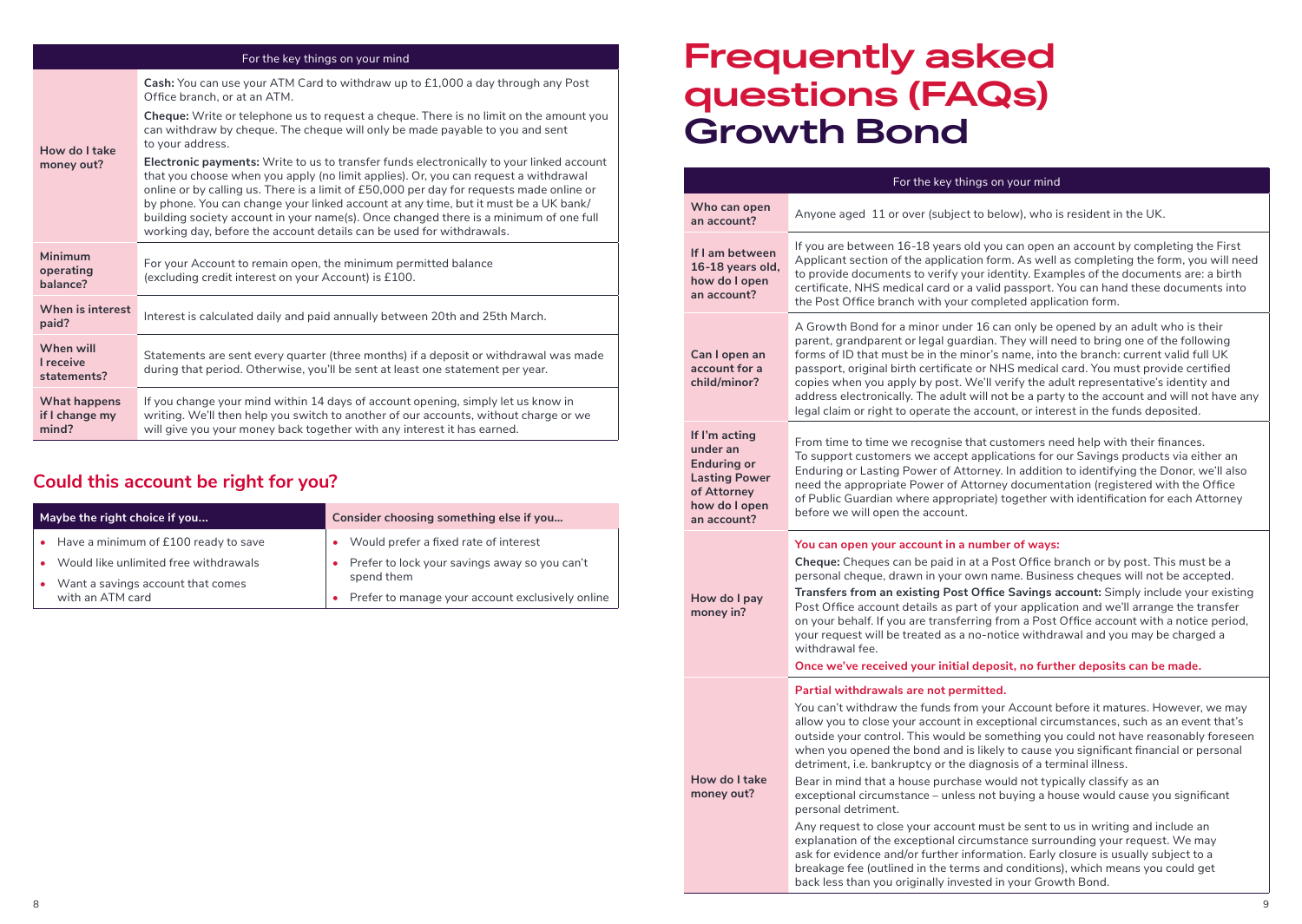| For the key things on your mind                    |                                                                                                                                                                                                                                                                                                                                                                                                            |  |
|----------------------------------------------------|------------------------------------------------------------------------------------------------------------------------------------------------------------------------------------------------------------------------------------------------------------------------------------------------------------------------------------------------------------------------------------------------------------|--|
| What happens<br>at the end of the<br>fixed term?   | We'll write to you before your Growth Bond matures to tell you when this is due<br>to happen and the various options you'll then have for your savings.                                                                                                                                                                                                                                                    |  |
| What happens<br>if I die during<br>the fixed term? | The Growth Bond may remain invested in your name until it matures, or it may be<br>closed. If it's closed before maturity, we'll repay the amount invested in the Bond<br>together with any interest accrued up to the date of withdrawal (but no breakage<br>fee will be charged). See the terms and conditions for full details.                                                                         |  |
| When is interest<br>paid?                          | Interest is calculated daily. For 1-year fixed terms, interest will be paid at the end of<br>the term. If you have a 2 or 3-year term, interest will be added to your Growth Bond<br>annually on the anniversary of the account opening and is only available for withdrawal<br>at the end of the fixed term. Alternatively, you can choose to have your annual interest<br>paid into your linked account. |  |
| When will<br>I receive<br>statements?              | We don't send out statements, but you can check your Growth Bond balance online or<br>by calling our Customer Services team on 0345 602 3409.*                                                                                                                                                                                                                                                             |  |
| What happens<br>if I change my<br>mind?            | If you change your mind within 14 days of your account being opened, simply let us<br>know in writing. We'll then help you switch to another of our accounts, without charge<br>or we'll give you your money back together with any interest it has earned.                                                                                                                                                |  |

### **Could this account be right for you?**

| Maybe the right choice if you                                          | Consider choosing something else if you                                |
|------------------------------------------------------------------------|------------------------------------------------------------------------|
| Like the certainty of a guaranteed fixed<br>interest rate              | Think you might need your money at some point<br>during the fixed term |
| Have a minimum of £500 to invest<br>$\bullet$                          | Don't have any funds readily available to deal<br>with emergencies     |
| Won't need to take out the money during<br>$\bullet$<br>the fixed term | Want to save little and often on a regular basis                       |
|                                                                        | Prefer to manage your account exclusively online                       |

#### \* Call costs may vary depending on your service provider. Calls may be recorded, monitored and used for training and compliance purposes.

### **The finer details General savings terms and conditions**

|                | <b>Finding your way round</b>                 |
|----------------|-----------------------------------------------|
| 1.             | Who we are and contacting us                  |
| 2.             | The importance of these Terms & Conditions    |
| 3.             | About your linked account                     |
| 4.             | Opening your new savings account              |
| 5.             | Keeping your account secure                   |
| 6.             | Operating your account                        |
| 7 <sub>1</sub> | Account information and statements            |
| 8.             | Earning interest on your account              |
| 9.             | Charges we may make to your account           |
| 10.            | Changes to your account                       |
| 11.            | Closing your account                          |
| 12.            | Deactivated accounts (variable rate products) |
| 13.            | The small print                               |
|                |                                               |

**14.** Enquiries and complaints

#### **1. Who we are and contacting us**

We want you to know that your money is kept safe and secure, and that means knowing a bit more about who we are and how we operate.

- **•** Your Post Office Savings Account is provided by Bank of Ireland (UK) plc.
- **•** You can find out more detail about Bank of Ireland (UK) plc. by visiting www.bankofirelanduk.com
- **•** You can find out more about Post Office at www.postoffice.co.uk

### **2. The importance of these Terms & Conditions**

Terms and conditions are never the most exciting of reads, but they are important as they set out **our** responsibilities to you and **your** responsibilities to us.

We recommend that you carefully read through these general savings terms and conditions, the summary box, the transaction information box and the key product information document relating to your savings account, as all of these documents together form your agreement.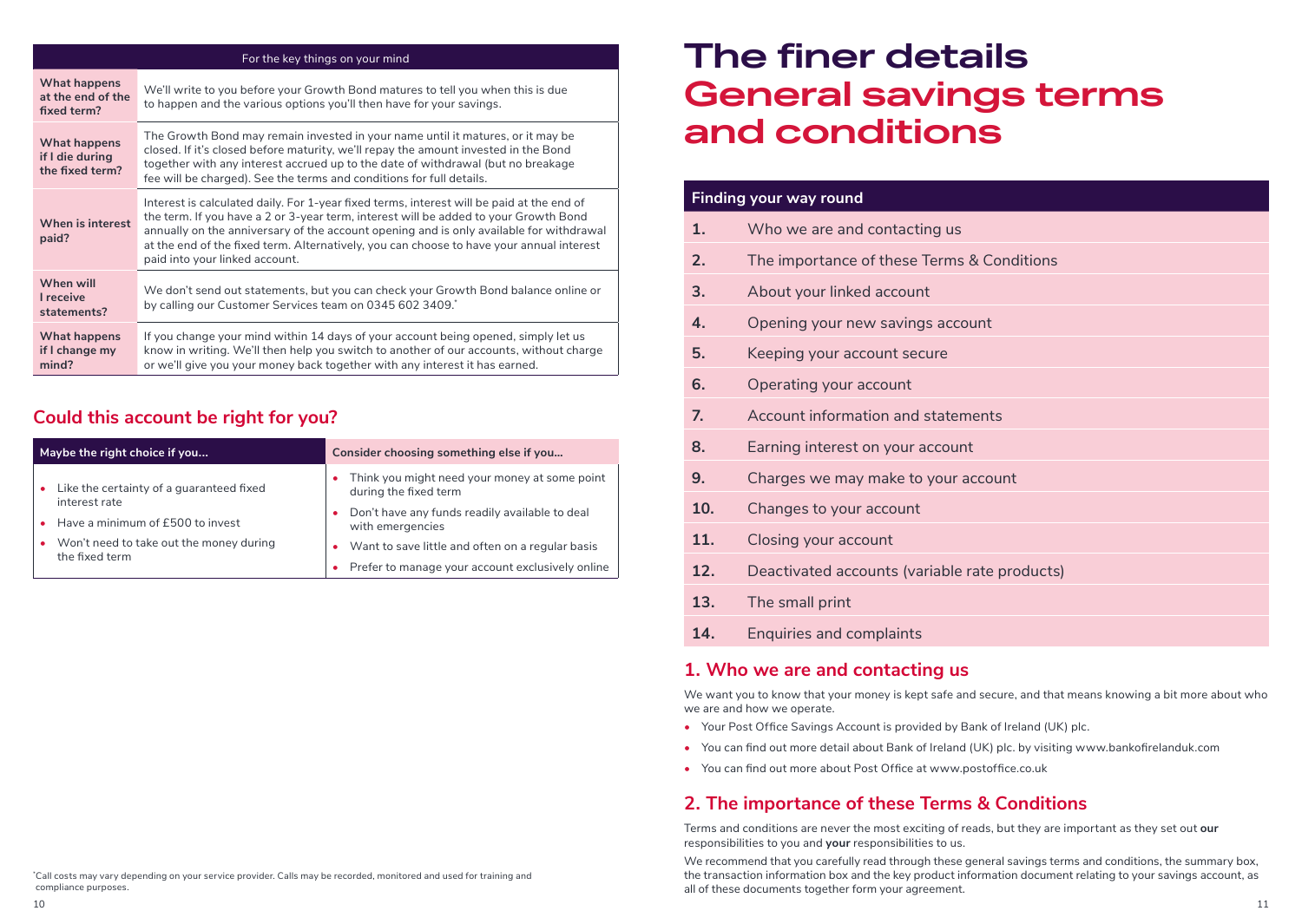Where there are differences between the documents, the key product information document should be relied upon. This agreement becomes binding when your account is opened.

#### **3. About your linked account**

When you open or hold a savings account with us, you'll need to have a UK bank or building society current account linked to it. This is known as your linked account.

#### **Your savings account must be linked to a current account**



**Sole savings accounts** – the linked account must be in **your** name only.

**Joint savings accounts** – the linked account can be a current account in the first applicant's name only. Or, it can be a joint current account, as long as the first applicant is also named on the joint current account.

You can change the linked account by logging into the online servicing site or by contacting the customer service centre. The change may take at least 1 business day to update, and you may not be able to make online transactions during this time. If you change or close this current account and don't tell us, it may delay or prevent your transaction from going through. We're not responsible for any loss if that happens.

#### **4. Opening your new savings account**

#### It's important that we get this right for you, so we'll only open and activate an account for you when:

- **•** we've received a fully completed application from you; and
- **•** we've received at least the minimum amount of cleared funds required to open the account; and
- **•** we've confirmed the identity and address of all account holders if we can't do this electronically, we may ask for further evidence; and
- **•** you've provided details of a UK bank or building society account in your name(s), and it's been linked to your savings account.

If we're unable to open and activate an account for you, we'll make sure that if you've made a deposit, it's returned to you within 28 calendar days of that decision, without any interest. We'll provide you with confirmation of the deposit and the date of account opening. The rates on offer can change at any time.

For fixed term accounts, the rate you receive applies to the term you select and what's on offer when we receive your application.

If you change your mind on any of our accounts, you'll need to contact us within 14 days of your account being opened. We'll help you switch to another one of our savings accounts free of charge or, if you'd prefer return your funds with any interest they've earned.

#### **Who can open and hold a savings account with us?**

The account is only available to individuals who are resident in the United Kingdom and who are the beneficial owners of the funds. This means that the money in the account must belong to the account holders. The account is not open to trustees, charities, clubs, associations, companies or other business entities.

The account may be held in either a sole name or in joint names. Where an account is held in joint names, and the applicants hold different addresses, the first named applicant's address will be registered on the account. For joint accounts, you're both liable, individually and together under your agreement, with each of you being equally entitled to all the funds in the account. We'll accept instructions from either of you.

However, if we believe there is a dispute between you regarding the ownership of the funds in your account, we may freeze your account. This means, you won't be able to make any withdrawals or deposits until we receive evidence that satisfies us as to the ownership of the funds, or both of you confirm in writing that the dispute has been resolved.

#### **5. Keeping your account secure**

#### To help protect your account and prevent fraud, it's essential that you follow these security safeguards:

- **•** commit your security credentials to memory and destroy/delete the notification immediately; and
- **•** don't write them down, print or record them; and take steps to keep them secret at all times; and
- **•** never allow anyone else to use them, unless they're acting on your behalf as your attorney or as an authorised third party. Please refer to the "Operating your account" section below for further information; and
- **•** monitor your account on a regular basis for unexpected transactions; and
- **•** keep receipts and statements safe and dispose of them securely (for example by shredding them); and
- **•** never respond to communications asking for your security information; and
- **•** make sure the antivirus, anti-spyware and other security processes are up to date on your devices.

If you know or suspect that someone else knows your security credentials, or you notice an unexpected transaction, telephone the customer service centre immediately. Please note that calls may be recorded.

If we find that you have acted fraudulently in relation to your account, you'll be liable for all losses. If you act without reasonable care and losses are caused, you may be liable for them. We may decide that you've not acted with reasonable care if you fail to follow the security safeguards set out above, or elsewhere in your agreement.

#### **6. Operating your account**

It's really important that your contact details and linked account are correct and kept up-to-date. Your contact details must include a secure email address, correspondence address (where you can receive mail securely) **and** phone number.

If you change any of your contact details or the current account that you use as your linked account, you must tell us as soon as possible, either, by logging into the online servicing site and amending them there, or in writing.

#### **Making deposits and withdrawals**

#### Making deposits and withdrawals

- **•** all deposits into your account must be in pounds (£) sterling;
- **•** we don't accept direct wage, salary, pension or benefit payments of any kind into your account;
- **•** we don't accept deposit payments from a business account;
- **•** any deposit received which increases the account balance to more than the maximum permitted balance (as stated in your account's key product information document) may be returned to you;
- **•** once the savings account is opened, where subsequent deposits are permitted, they must come from your linked account, unless it's an internal transfer from a Post Office savings account or a cash deposit made in branch, where this is allowed. Please refer to your account's key product information document for further deposit information about your account;
- **•** when making your opening or subsequent payments by cheque, (where permitted by your product's key product information document), they must be crossed 'account payee' and made payable to your full name(s), (e.g. John Smith or Mr Tim and Mrs Amanda Jones); and have your name(s) and registered address written clearly on the back. On receipt, we'll immediately bank it, and put a hold on your deposit until we have completed all the necessary checks.

You must have enough cleared funds in your account to make a withdrawal.

 $_{12}$  about how deposits and withdrawals are made on your account, and the time they take to be processed.  $_{\,\,\,12}$ Your account's key product information document and transaction information box provide specific details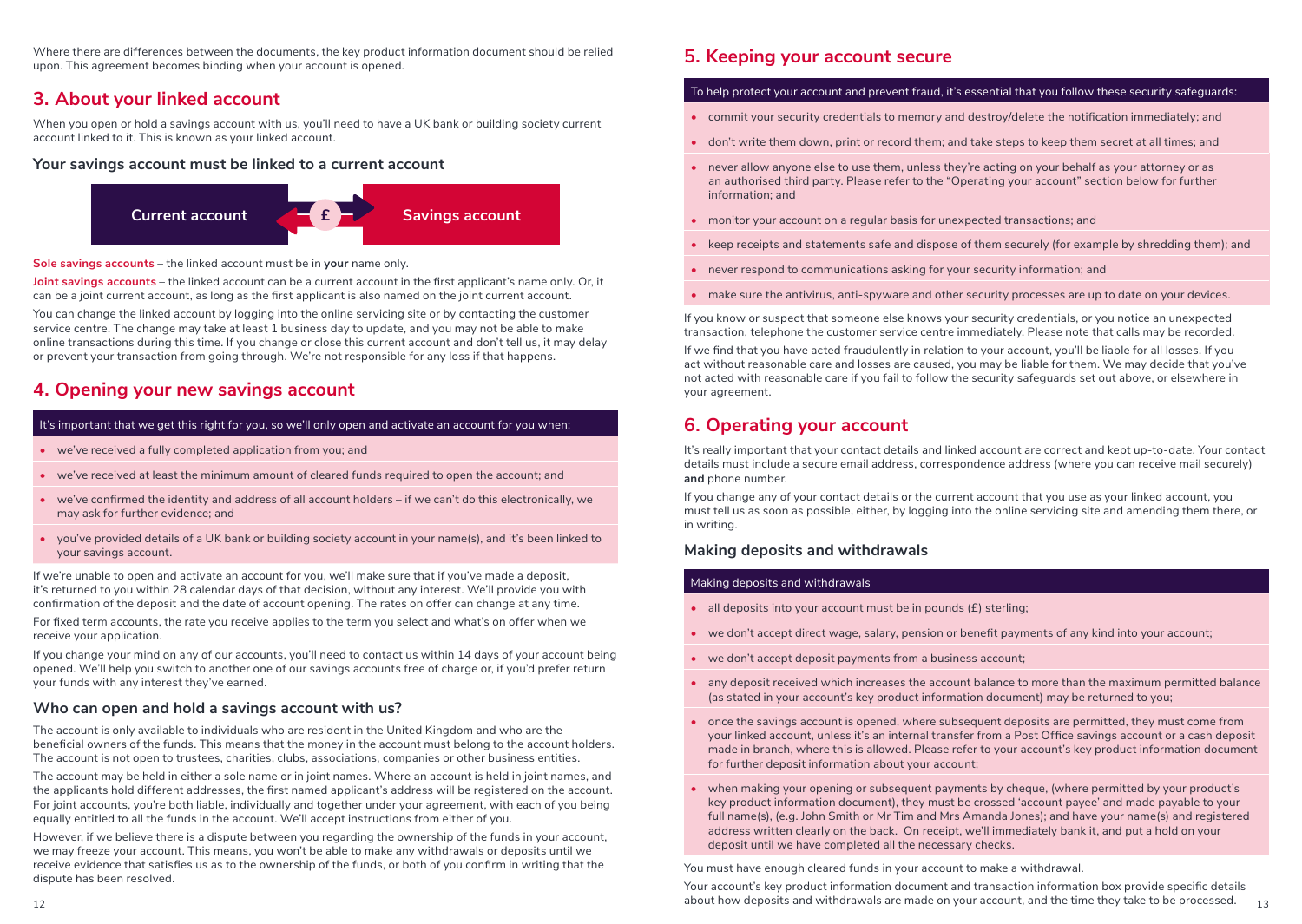#### **Allowing someone else to access or manage your account**

You must not give or share any of your security credentials with anyone else unless they are acting on your behalf, either as your attorney or, as an authorised third party under a third party mandate registered on your account.

If you wish to register an attorney on your account, you'll need to provide us with an Enduring Power of Attorney or Property and Financial Affairs Lasting Power of Attorney which is registered with the Court of Protection. A person registered on your account as your attorney is able to operate your account on your behalf.

If you don't have an attorney, but you wish to register authority for a third party to be able to act on your behalf, you should complete a third party mandate which is available online at www.postoffice.co.uk or by calling the customer service centre. The third party mandate also explains what a third party can and cannot do on your behalf, as they don't have the same legal rights as an attorney.

There may be other circumstances where we'll allow others to act on your behalf, for example in a crisis situation such as an accident or illness, where we wouldn't reasonably expect you to contact us directly. In this situation, your representative must contact us in advance of acting on your behalf and we'll agree any authority they may have on a case by case basis. We'll advise at the time of asking what documentation we require.

#### **7. Account information and statements**

For variable rate accounts, we'll make a statement available at least once a year. This will show the amounts of any deposits and withdrawals, the amount of any interest, and the charges deducted throughout the previous year. You can access statements by logging in to your account through the online servicing site at www.postoffice.co.uk. If you cannot access the website, you can call the customer service centre and request a statement.

Please note that the balance may not be completely up to date. For example, it may not include some transactions that are being processed, or interest you have earned on your account that has not yet been paid.

#### **8. Earning interest on your account**

You can find your interest rate, including any introductory, bonus or tiers, by logging into the online servicing site at www.postoffice.co.uk or by calling the customer service centre.

Interest is calculated and paid up to the close of business the day before a withdrawal or account closure. Interest is paid gross without the deduction of tax. We don't require account holders to tell us they are non-tax payer(s).

We won't pay interest on your account for any day, or part of a day, where the cleared balance falls below the minimum permitted balance on your account. If you transfer funds between your accounts on a non-business day (or outside the cut-off time of a business day), interest adjustments will take effect from the next business day.

The minimum permitted balance; further information about how and when your interest is calculated and paid on your account; and details of the cut-off times, are all provided in your account's key product information document and transaction information box.

Please note, if your account allows you to choose where and how often your interest is paid, this can't be changed after you've opened the account, unless it is stated otherwise in your account's key product information document.

#### **9. Charges we may make to your account**

When you open an account, you agree to pay our reasonable charges for servicing your account. This would include a £5 charge for providing, for example, a balance certificate, duplicate tax certificate or duplicate (copy) statement. These charges may vary as set out in the changes to your account section, below. We may deduct our charges from your account. But we'll let you know in advance of any charge that you'll have to pay.

#### **10. Changes to your account**

We can make changes to the variable interest rate, the terms of your agreement and/or our charges, but only in the following situations:

|                                                                                                                                                                                    | What we can change         |                              |                          |  |
|------------------------------------------------------------------------------------------------------------------------------------------------------------------------------------|----------------------------|------------------------------|--------------------------|--|
| Reason for the change                                                                                                                                                              | Variable<br>interest rates | Changes to your<br>agreement | Charges<br>payable to us |  |
| if we need to meet any regulatory requirements,<br>guidance, code of practice, decision or<br>recommendation of any court, ombudsman or<br>regulator, or any change in the law; or |                            |                              |                          |  |
| if the Bank of England Base Rate changes, or we<br>have good reason to believe it will; or                                                                                         | $\checkmark$               |                              |                          |  |
| to reflect any changes in Bank of Ireland UK's<br>costs of providing funds (for example, caused by a<br>change in market interest rates); or                                       |                            |                              |                          |  |
| our method of doing business changes, including<br>the introduction of new technology or the<br>advancement or change in our use of technology;<br>or                              |                            |                              |                          |  |
| to reflect any change in the costs of providing<br>your account, or if similar accounts change or are<br>reasonably expected to change; or                                         |                            |                              |                          |  |
| for any other valid reason not set out in the<br>agreement, if it is reasonable for us to pass on the<br>change to you; or                                                         |                            |                              |                          |  |
| to make them easier to understand, fairer or to<br>correct a mistake; or                                                                                                           |                            |                              |                          |  |
| to improve our service to you or make it more<br>efficient or cost-effective.                                                                                                      |                            |                              |                          |  |

#### **The amount of advance notice we'll give you for the changes**

| Type of change                                | The amount of advance notice provided.<br>when the change is: |                                                                                                         |  |
|-----------------------------------------------|---------------------------------------------------------------|---------------------------------------------------------------------------------------------------------|--|
|                                               | To your advantage                                             | To your disadvantage                                                                                    |  |
| for interest rate changes                     | at time of change                                             | a minimum of 14 days<br>in advance (plus your<br>account's notice period<br>if it has one) <sup>*</sup> |  |
| changes to your agreement (including charges) | or after                                                      | 2 months in advance<br>(plus your account's<br>notice period if it<br>has one) <sup>*</sup>             |  |

We won't normally give notice of an interest rate change, if your account balance is below £100. \* If applicable, your notice period will be set out in your key product information document.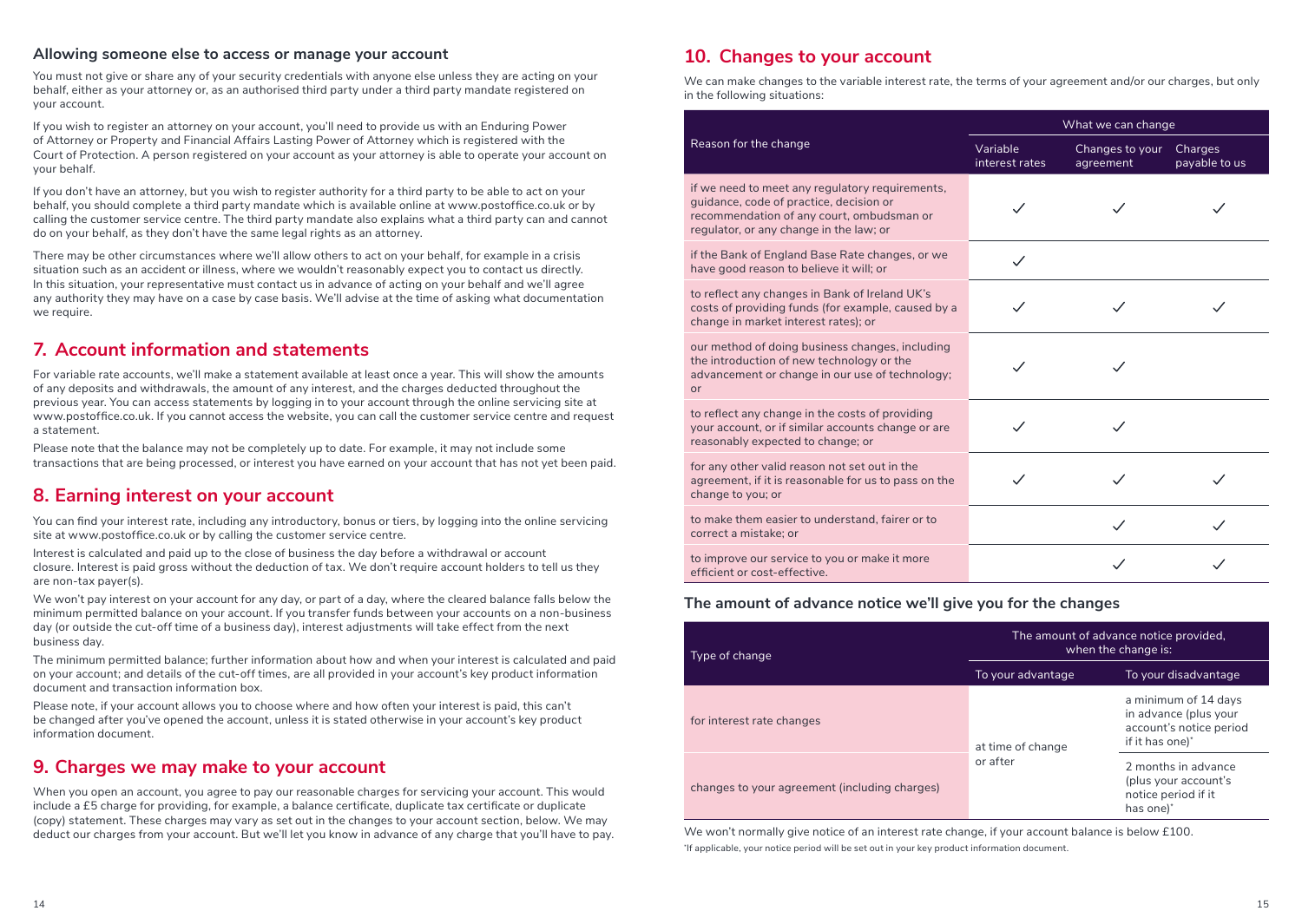#### **Communicating changes to you**

When telling you about a change, we'll use any combination of the following to do so: placing notices on our website or within Post Office branches; or contacting you by post, email, text message, secure message functionality or any other appropriate method of communication. Where the change being made is a material change to your disadvantage, we'll notify you personally in advance.

During the advance notice period, if you choose to close your account as a result of a change that is to your disadvantage, you can do so without penalty (including any breakage charge), except for any charges that may have already accrued on your account. If we don't hear from you by the date we tell you, we'll assume you're happy with the change.

New payment services or features (including security or digital features) won't be treated as a change and may be applied immediately and without notifying you. An accidental error or omission in telling you about a change to your agreement, does not invalidate the change.

#### **11. Closing your account**

For easy access accounts, you may close the account at any time. You can do this by logging on to the online servicing site at www.postoffice.co.uk.

We'll only allow you to close a fixed term account during its fixed term under exceptional circumstances. By exceptional circumstances, we mean an event outside your control, and one that you would not have reasonably foreseen when you opened the fixed term account. For example, a house purchase would not normally be classed as an exceptional circumstance.

Any account closure we allow during the term or outside of any notice period may be subject to a breakage charge. The way the breakage charge is calculated will be fully explained to you at the time of your request, and could mean that you get back less than you originally deposited.

#### We may close your account by giving you at least 30 days' notice if:

- **•** you're no longer a resident in the UK or no longer the beneficial owner of the account funds; or
- **•** your account falls below its minimum permitted balance, and/or hasn't been used in the last 12 months; or
- **•** you have breached any terms of the agreement; or
- continuing your account would cause us to breach the requirements of any relevant judicial, regulatory or governmental body or would cause us significant difficulty or cost in meeting those requirements; or
- **•** we're required to do so by law, court order or other regulations; or
- it's no longer economical for us to provide your account and / or (where it is practical to do so) we offer you a similar account either with us or with another bank or building society; or
- **•** you share, or allow someone else to use, your security credentials, unless they are acting as your attorney or authorised third party and this is registered on your account; or
- **•** you don't provide a suitable linked account and / or email address.

We may extend the 30 days' notice period, if we deem it appropriate to do so.

#### We may close your account immediately (or not open an account for you) if:

- **•** you deliberately provide inaccurate or misleading information to us; or
- **•** we can't confirm your identity; or
- **•** the security of your account has been compromised; or
- **•** we suspect fraud or other criminal or unlawful activity; or
- **•** you're in material or persistent breach of your agreement; or
- **•** your account is being used for a purpose or business with which we do not wish to be associated; or
- **•** we're required to do so by law, court order or other regulations; or
- **•** you've acted without reasonable care in conducting any business with us.

#### **Death of an account holder**

Where a sole account holder dies, their representative must notify us. We'll then advise what documentation is required to close the account.

For a joint account, where one of the account holders dies, the surviving account holder must notify us. Where both account holders die, the representative(s) of the account holders' estate(s) must notify us. In both cases, we'll advise what documentation is required to close the account (where applicable).

If it is agreed by the relevant parties, we may allow a joint account to continue in the name of the surviving account holder, or in the names of the deceased and the surviving account holder.

We will not apply a breakage charge on any of our accounts, under these circumstances.

#### **Maturity and bonus expiry**

For fixed term accounts, the fixed term will begin when the account is opened and mature at the end of your selected term.

We'll contact you before your fixed term account matures or your bonus expires (if your account has one), to explain what will happen at maturity or bonus expiry. We may also offer you the opportunity to reinvest in a new account and/or deposit additional funds.

#### **12. Deactivated accounts (variable rate products)**

If you don't transact on your account for three years, or if the balance falls below the minimum permitted balance, then we may deactivate your account. This means you'll no longer be able to make transactions on your account. We'll let you know in advance if this is the case, and tell you how to prevent it.

If you don't respond in the timescales we tell you, your account may be deactivated and we may also stop providing account related information.

You can reactivate your account by contacting us. As part of the reactivation process, we may have to undertake an identity check with a credit reference agency, but this will not impact your credit rating. Even when deactivated, the account will always belong to you and the balance will continue to earn interest at the applicable rate.

#### **13. The small print**

If any part of the agreement is found to be invalid, unlawful or unenforceable for any reason, that part will be separated from the rest, which will continue to apply. If we choose to not enforce our rights or decide to give you more time, it doesn't stop us from enforcing them at a later date.

The Contracts (Rights of Third Parties) Act 1999 doesn't apply to this agreement. This means that third parties can't benefit from or enforce the terms and conditions.

You agree that the only courts to have jurisdiction over any dispute relating to your account or its operation will be; (i) the courts of Scotland if you live in Scotland, (ii) the courts of Northern Ireland if you live in Northern Ireland, (iii) or the courts of England or Wales if you live anywhere else, at the time proceedings are commenced.

Our agreement with you is subject to the law applicable in that part of the United Kingdom in which you live. The agreement is in English and all communications issued under, or in connection with, the agreement will be in English.

We may transfer any or all of our rights and/or obligations under the agreement to any other business or person, as long as they continue to perform the obligations under the agreement. We may do this without telling you, but your legal rights won't be affected and your obligations won't be increased as a result. You may not transfer any of your rights or obligations (in whole or in part) under your agreement.

Nothing in these terms and conditions allows you to go overdrawn. If your account **does** become overdrawn, we'll take all reasonable steps to recover the funds and any costs incurred in doing so, from you. Unless, becoming overdrawn is due to an error on our part or an unauthorised transaction (see below).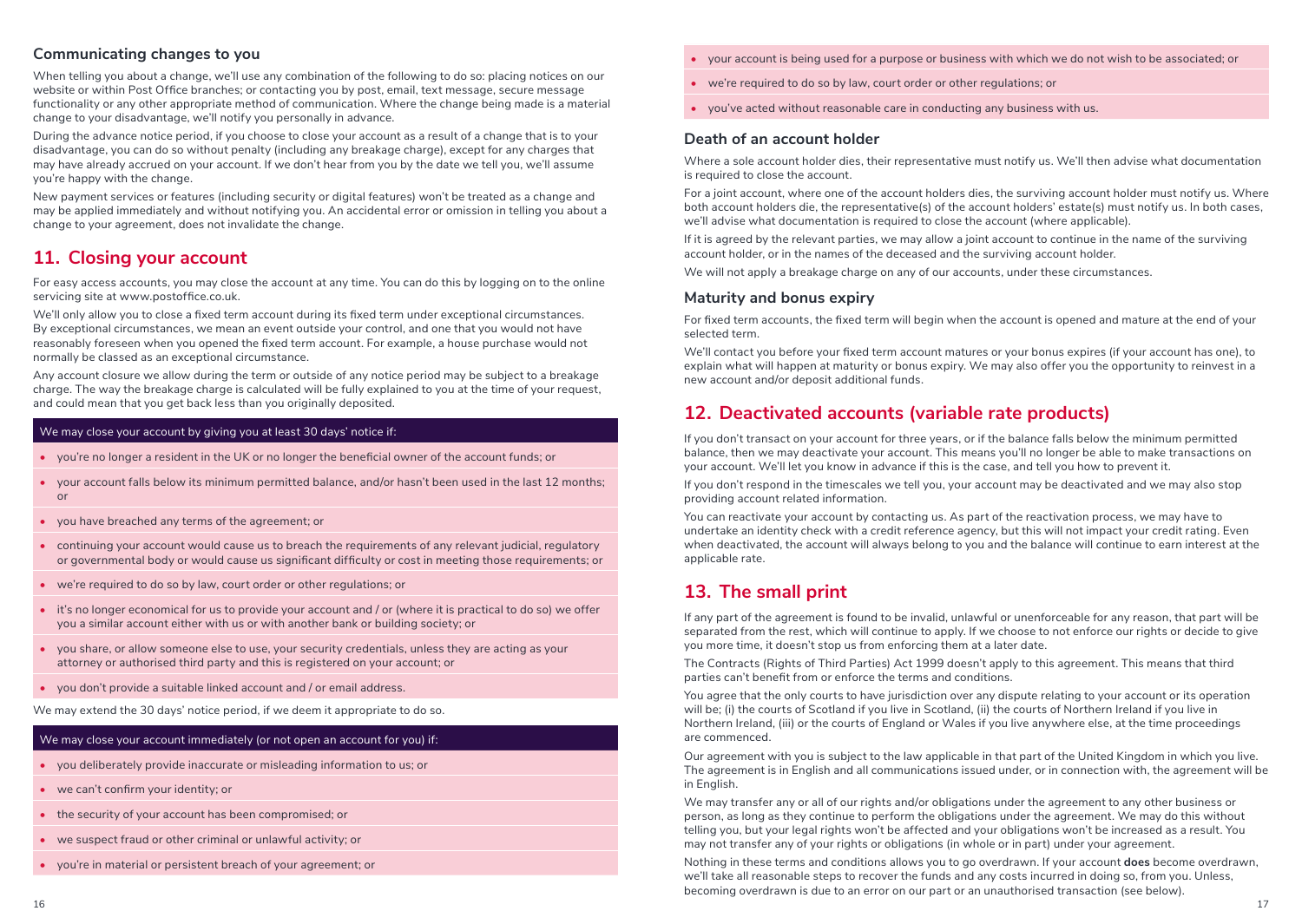#### **Restrictions on the use of the account**

Without giving prior notice, we may refuse to accept or process any transaction; or suspend, restrict or terminate your, or any account holder's right to use the account if:

- **•** we reasonably suspect fraud or any other potentially criminal activity, or that the account is being used to facilitate activities which we wouldn't want to be associated with; or
- **•** we need to comply with any legal or regulatory obligation; or
- **•** we have any other justifiable reason for doing so.

If we take any of these steps, we may contact you (as long as we're not prohibited from doing so) and we'll be entitled to take any reasonable steps to carry them out.

#### **Errors**

Sometimes mistakes happen, and if it's our fault, we're really sorry.

It's important you notify us immediately if you notice an error has been made on your account, so we can resolve it as soon as possible. If we become aware that we, or any other party, have deposited or withdrawn an amount from your account in error, you agree that we may make the necessary correction, without having to seek your approval. Where funds are taken from your account in error, our liability to you is limited to the equivalent amount, unless otherwise stated.

If you use funds that have been incorrectly deposited into your account, we may take steps to recover the funds from you. If you don't return the funds when asked to, we may take them directly from your account along with any reasonable costs that we incur.

#### **Unauthorised transactions**

If you become aware of a transaction on your account that hasn't been executed correctly, or wasn't authorised by you, you must notify us without undue delay by calling the customer service centre. You may not be entitled to a refund from us, or other forms of redress, if you don't notify us promptly. If you notify us more than 13 months after the transaction, you won't be entitled to any form of refund or redress.

In order to assist with our enquiries, we may ask you for further information; your query to be put in writing; or that you cooperate with the police or other enforcement agencies.

If the transaction was incorrectly executed by us, we'll refund the full amount. If the transaction was not authorised by you, we'll also refund the full amount, unless you have acted fraudulently or failed to protect the security of your account. For example, you don't tell us promptly that your security credentials or card (where applicable) are lost or stolen

If you've failed to protect the security of your account or acted fraudulently, you may be liable for the unauthorised transaction and for any associated losses or costs we've incurred.

If we make a refund and then after further investigation, discover that you're not entitled to that refund, we can claim the refund back from you along with any fees, charges or expenses incurred. This can be directly from your account or by taking any reasonable steps, including legal proceedings.

#### **Our liability**

We are only liable for losses you incur in relation to your account, where we (or our agents) have made an error, or have not done something we should have done, under the agreement. Except where:

- **•** it's due to circumstances beyond our reasonable control (for example a civil disturbance, strike or industrial action), or external environmental factors (for example a pandemic): or
- **•** we're prevented from providing banking or payment services due to circumstances beyond our reasonable control (for example, acts of terrorism, failure of power supplies or third party systems): or
- **•** your instructions were not clear; or the information you provided was incorrect or incomplete; or
- **•** you failed to keep your contact or linked account information up to date.

In corresponding with us, you accept that post, online servicing, email or any other form of communication

may be intercepted and we're not liable for any losses suffered by you, as long as we've taken reasonable security precautions.

You also accept that occasionally our services may be interrupted due to planned maintenance or circumstances beyond our reasonable control.

There is nothing in the agreement that is meant to limit or exclude your legal or consumer rights.

#### **Legal action against you and claims on your account**

If we receive a claim on your account, for example a court order or someone taking legal action to recover funds they believe belong to them, we may:

- **•** stop withdrawals and deposits on your account until the matter is resolved; or
- **•** send the funds to the person we believe is legally entitled to them, or transfer the funds to your linked account; or
- **•** continue to rely on the current records we hold about you; or
- **•** apply for a court order; or
- **•** take any action we feel is necessary to protect us.

If we've acted reasonably, we'll not be liable to you for taking any of these steps.

You'll be responsible for any losses, costs, or expenses we have as a result of any dispute or legal action with someone else involving your account.

#### **14. Enquiries and complaints**

All enquiries with regard to your account should be directed to our customer service centre.

If you have a complaint, we want to know, so we can try to resolve it for you. In the first instance you should contact the customer service centre, by telephone or in writing, where you can also request full details of our complaints procedure.

If you have made a complaint but are still not satisfied with the response, the Financial Ombudsman Service may be of assistance and they can be contacted at The Financial Ombudsman Service, Exchange Tower, London E14 9SR, on 0800 0234 567 or by email at complaint.info@financial-ombudsman.org.uk

Thank you for taking the time to read these general savings terms and conditions. We recommend that you also read your account's key product information document, transaction information box and summary box, as all these documents together form your agreement.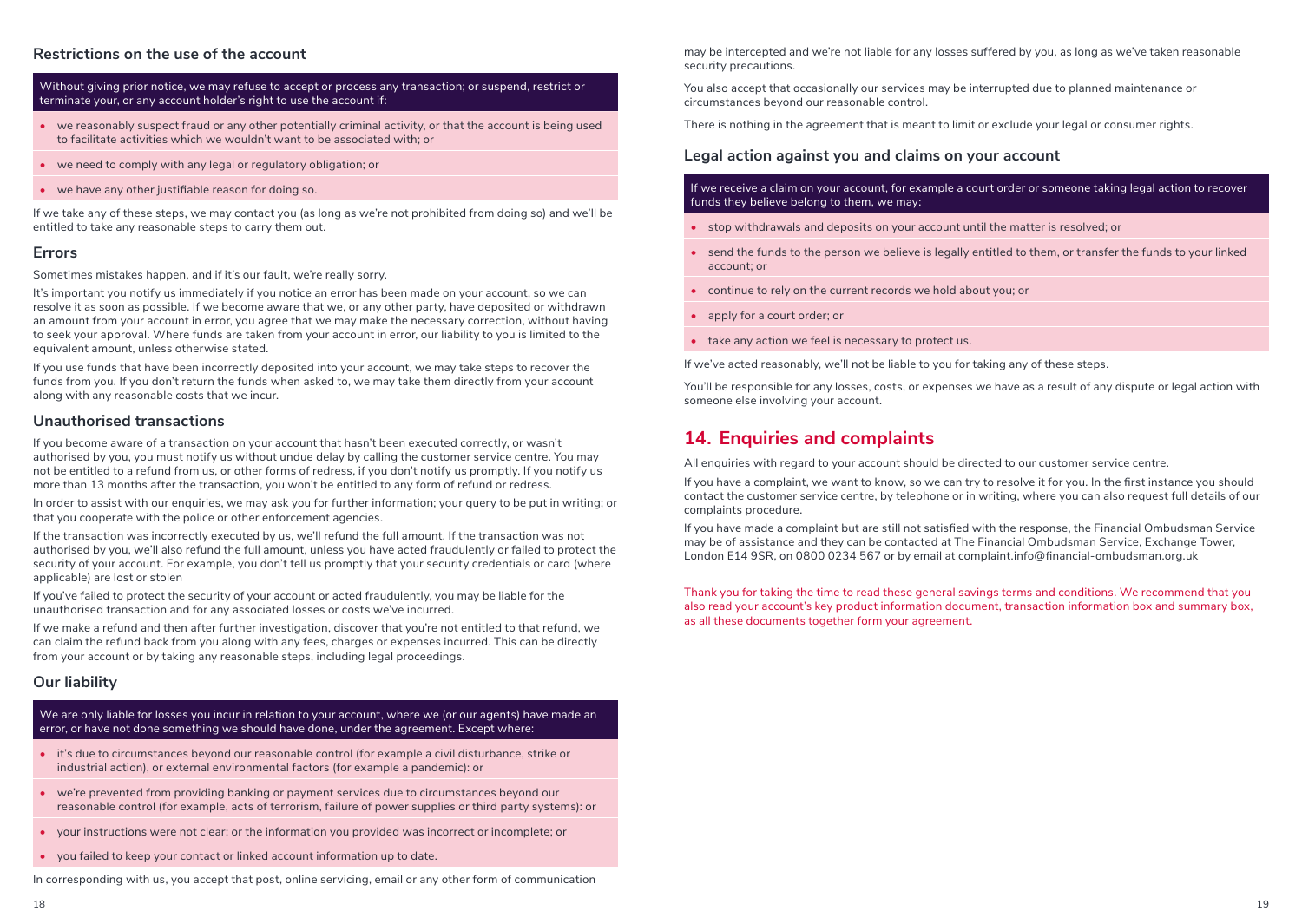### **Instant Saver key product information**

#### **How to get the most from your easy access savings account**

#### **Please retain for future reference.**

This key product information document forms an essential part of your agreement, and must be read in conjunction with the general savings terms and conditions document, the instant saver summary box and transaction information box, as all these documents together form your agreement.

#### **Account holders**

You may only open one account in your sole name and one account in joint names, with a maximum of two named account holders. The account is open to individuals aged 11 and over.

#### If your account is opened in the name of a minor between the ages of 11-15 at the date of account opening:

- **a.** the account will belong to the minor; and
- **b.** an adult representative (who is 18 or over) must sign all written instructions on the account; and
- **c.** we'll need a copy of the minor's birth certificate, passport or medical card in addition to any proof of identity we may require for the adult representative; and
- **d.** we'll accept and act upon the instructions of the adult representative until the minor reaches 16. At that point, we'll accept and act upon the instructions of the minor only; and
- **e.** either the minor or the adult representative must provide a UK current account in their name as the linked account.

#### An adult representative who signs an application form with a minor agrees with us that:

- **a.** the account is suitable for the minor; and
- **b.** the account is operated for the benefit of the minor and in line with these terms and conditions; and
- **c.** they'll help the minor to understand the effect of any transactions and how the account is operated; and
- **d.** the adult representative isn't party to the account, and has no legal claim or right to the funds in the account.

#### **Deposits**

The minimum deposit required to open an Instant Saver account and the minimum permitted balance (excluding interest) is £100. The maximum permitted balance (excluding interest) is £1,000,000.

#### The **opening deposit** can only be made by:

- **•** cash, at a Post Office branch, which must not exceed £200; or
- **•** a personal cheque paid in at a Post Office branch or sent to us by post (business cheques will not be accepted); or
- **•** transfers from an existing Post Office savings account in your name(s), subject to the terms and conditions of that account.

#### You can make **subsequent deposits** (minimum value £1) into your account in any of the following ways:

- **•** by cash in a Post Office branch up to the value of £10,000 per day (**do not send cash in the post**); or
- **•** by transferring funds from a Post Office savings account held in your name(s), subject to the terms and conditions of that account.
- **•** through your **linked account**, in the following ways:
	- by personal cheque, drawn against the linked account and paid in at a Post Office branch or sent to us by post. Business cheques will not be accepted: or;
	- by electronic payment. Electronic payments will not be accepted from any third party account including any other current account in your name(s): or;
- by standing order

#### **Interest**

The interest rate is variable. Interest is calculated on the closing balance of cleared funds on your account daily, and is paid annually in March. Interest will automatically be paid into your account, unless you have requested that it is paid into your linked account.

#### **Withdrawals**

Provided you've sufficient cleared funds in your account, withdrawals can be made free of charge by:

| By cheque      | Writing or telephoning us to request a cheque. There's no limit on the amount that<br>you can withdraw. The cheque will only be made payable to you and sent to your<br>registered address.                                                                                              |
|----------------|------------------------------------------------------------------------------------------------------------------------------------------------------------------------------------------------------------------------------------------------------------------------------------------|
| Electronically | Funds can only be withdrawn from your account to your linked account in the<br>following ways:<br><b>a.</b> Writing to us to request a withdrawal. No limit applies.<br><b>b.</b> Logging into the online banking service or phoning us. A limit of £50,000 per<br>business day applies. |
| In Cash        | You can use your ATM card to withdraw up to $£1,000$ a day through any Post Office<br>branch, or ATM.                                                                                                                                                                                    |

#### **ATM card**

Your Instant Saver ATM card and your ATM PIN will be sent separately to your registered address. Please contact the customer service centre, if you don't receive either within 10 days of your account being opened.

The card remains our property. It must be returned to us on request, and we, or anyone acting on our behalf, may keep it. If your card isn't used for 3 years or more, we may treat it as inactive and might not issue a renewal.

To help prevent fraud and protect your card, it's really important that you follow these safeguards; firstly, never write down your ATM PIN; secondly, commit it to memory and destroy the notification as soon as you receive it. You can change your ATM PIN at any ATM machine or at any Post Office branch counter to make it easier to remember. But, don't make it obvious for others to guess. For example, avoid using your date of birth.

It's also really important that you don't give or share your ATM PIN and/or card with anyone else, unless they're acting on your behalf as your attorney and registered as such on your account. **Please note:** authority given under a third party mandate **does not** permit the third party to use your ATM card.

If we've reasonable grounds to suspect unauthorised, fraudulent or other unlawful use of the card, or you have not followed the safeguards explained here and elsewhere in your agreement, we may suspend or cancel your card, and you may be liable for any losses, and / or costs resulting from recovering those losses.

We'll notify you as soon as possible if we cancel or suspend your card and give you our reasons for doing so, unless the law tells us we can't, or doing so would compromise the security of your account or the security of our other customers. Once we've agreed the reasons for suspending or cancelling your card no longer apply, we'll either: remove the suspension or cancellation or replace it as soon as possible.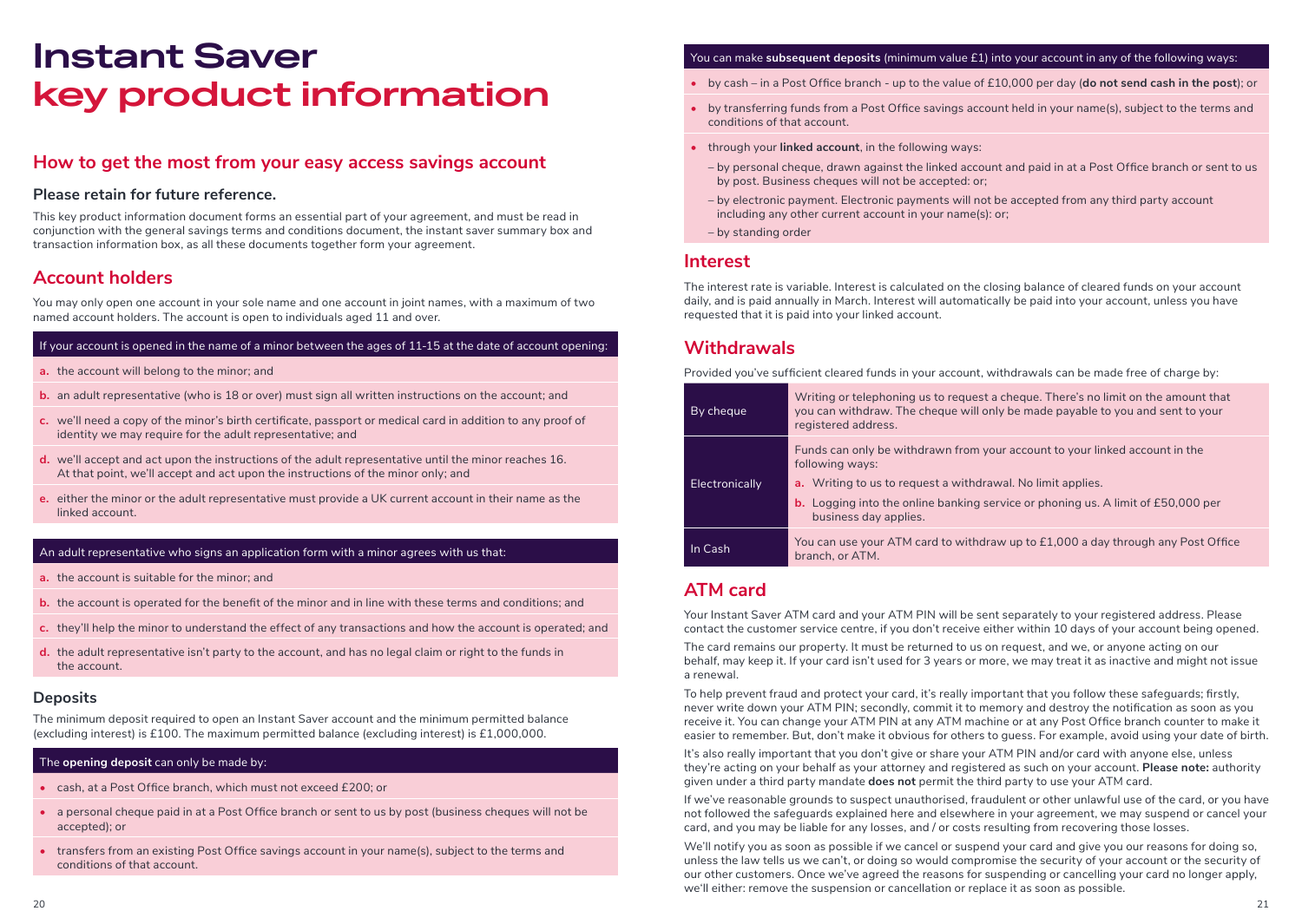#### **Lost or stolen cards**

If you lose your ATM card or if it is taken from you – even for a short period – or if you suspect that someone knows your PIN, you must telephone us immediately.

## **Growth Bond key product information**

#### **How to get the most from your fixed term savings account**

#### **Please retain for future reference.**

This key product information document forms an essential part of your agreement, and must be read in conjunction with the general savings terms and conditions document, the Growth Bond summary box and transaction information box, as all these documents together form your agreement.

#### **Account holders**

You may only open one account in your sole name and one account in joint names, with a maximum of two named account holders. The account is open to individuals aged 11 and over.

#### If your account is opened in the name of a minor between the ages of 11-15 at the date of account opening:

- **a.** the account will belong to the minor; and
- **b.** an adult representative (who is 18 or over) must sign all written instructions on the account; and
- **c.** we'll need to see the minor's birth certificate, passport or medical card in addition to any proof of identity we may require for the adult representative; and
- **d.** we'll accept and act upon the instructions of the adult representative until the minor reaches 16. At that point, we'll accept and act upon the instructions of the minor only; and
- **e.** the maturity cheque or maturity account, into which the matured funds from the account are paid, will name the minor as payee or account holder; and
- **f.** either the minor or the adult representative must provide a UK current account in their name as the linked account.

#### An adult representative who signs an application form with a minor agrees with us that:

- **a.** the account is suitable for the minor; and
- **b.** the account is operated for the benefit of the minor and in line with these terms and conditions; and
- **c.** they'll help the minor to understand the effect of any transactions and how the account is operated; and
- **d.** the adult representative isn't party to the account, and has no legal claim or right to the funds in the account.

#### **Deposits**

The minimum deposit required to open a Growth Bond account is £500. The maximum permitted balance (excluding interest) is £1,000,000. Once you make your opening deposit your fixed term will start and you can't make any further deposits into your account.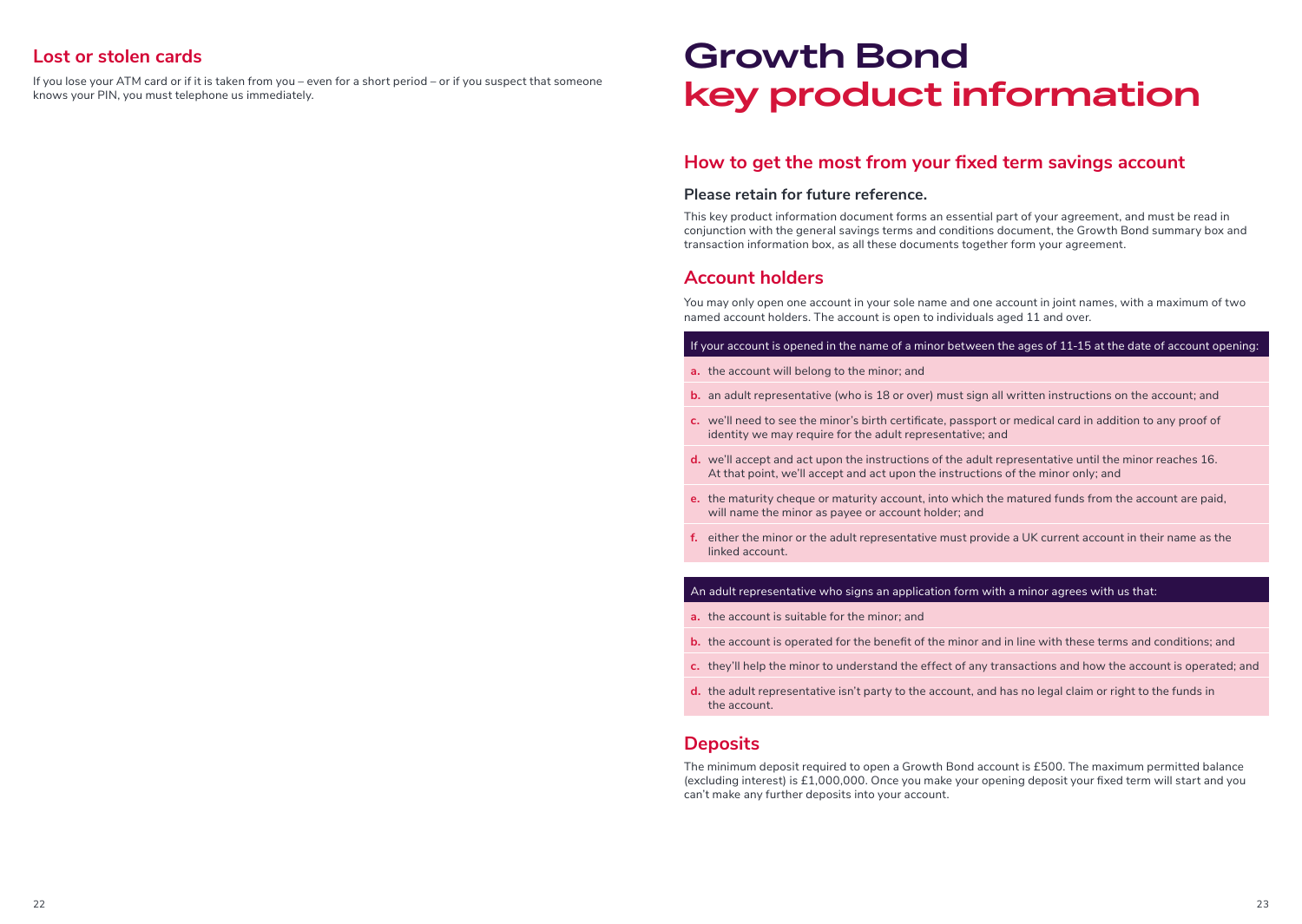#### The opening deposit can only be made by either:

- **•** a personal cheque paid in at a Post Office branch or sent to us by post. Business cheques will not be accepted. For minors, the cheque may be drawn in the name of the adult representative; or
- a transfer from an existing Post Office savings account in your name(s), subject to the terms and conditions of that account.

#### **Withdrawals**

You may not withdraw funds from your account prior to maturity. If you need to close your account during the fixed term please refer to the "Closing your account" section of your general savings terms and conditions.

#### **Interest**

The rate of interest is fixed and calculated daily. Interest will automatically be added to your Growth Bond at maturity unless you have requested that it is paid into your linked account. For terms greater than 1 year, you may also choose to have interest paid annually to your linked account, or added to your Growth Bond where it will be compounded.

### **Important information**

#### **About us**

Post Office Savings Accounts are provided by Bank of Ireland (UK) plc which is authorised by the Prudential Regulation Authority and regulated by the Financial Conduct Authority and the Prudential Regulation Authority under registration number 512956. You can confirm the registration at www.fca.org.uk. Registered in England & Wales (No. 7022885), Bow Bells House, 1 Bread Street, London, EC4M 9BE. Post Office Limited is registered in England and Wales. The Registered Number is 2154540 and the Registered Office is at Finsbury Dials, 20 Finsbury Street, London EC2Y 9AQ. Post Office and the Post Office logo are registered trademarks of Post Office Limited.

#### **Making a complaint**

If you're unhappy about something, we'll do our very best to sort it out. To make a complaint, get in touch using the contact details on the back page or write to us at Freepost, Post Office Customer Care Team, BS1 9HY. We'll try to resolve things quickly and will get back to you within five working days.

When you first hear from us, we'll send a written summary of the steps we'll be taking to resolve the issue. But you can request a copy of these at any time.

We hope to be able to offer a satisfactory solution to any complaint. But if you feel you need to, you may be able to refer things to the Financial Ombudsman Service.

Making a complaint won't affect your legal rights.

You can contact the Financial Ombudsman Service at:

**The Financial Ombudsman Service, Exchange Tower, London, E14 9SR 0800 0234 567 financial-ombudsman.org.uk complaint.info@financial-ombudsman.org.uk**

#### **Death of an account holder**

To tell us an account holder has died:

- **•** call 0800 169 7500\*
- **•** visit postoffice.co.uk (search for "bereavement")
- **•** write to us at PO Box 87, Armagh BT61 0BN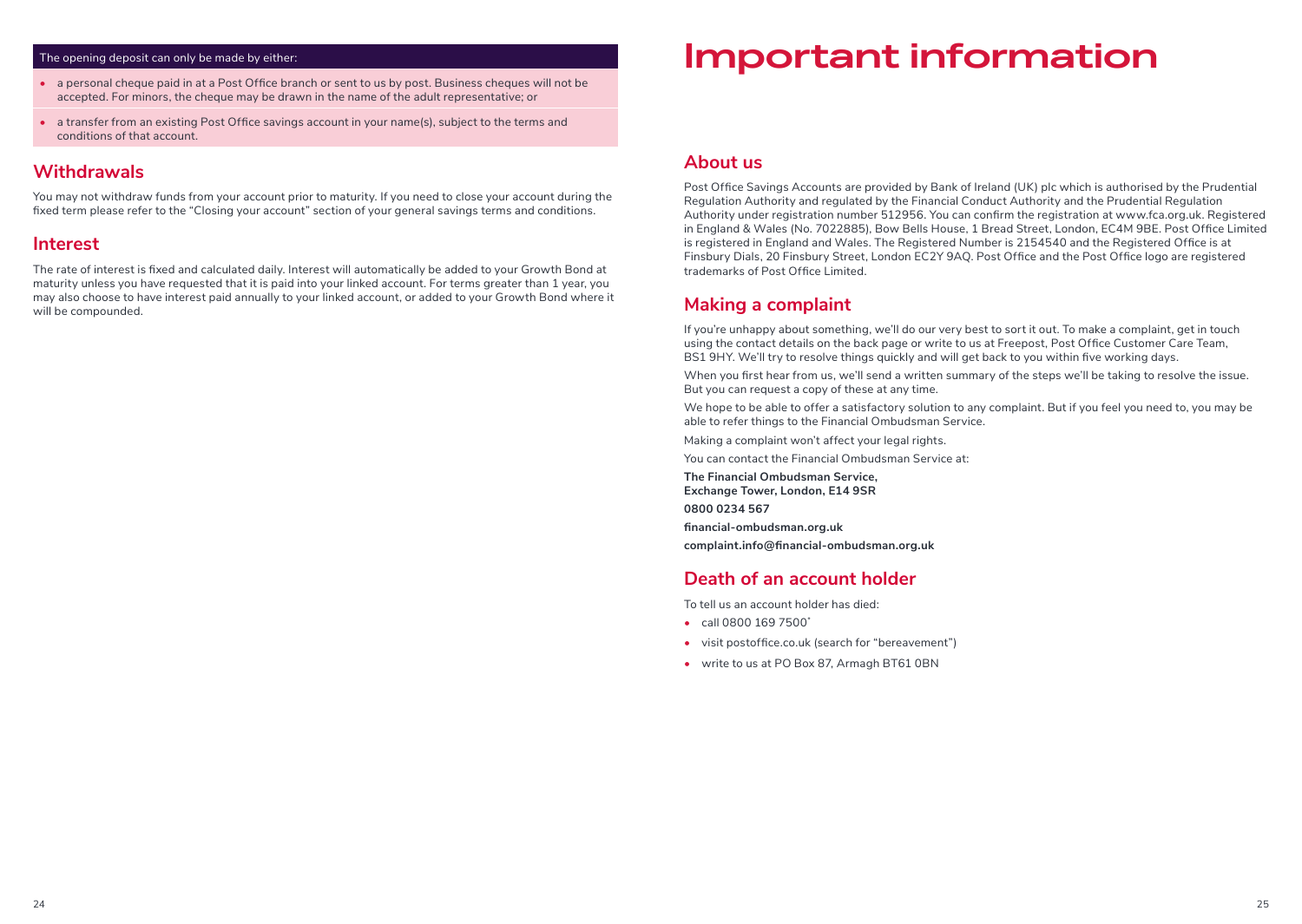

Protected

### **Deposit Guarantee Scheme – Deposit Information Sheet**

#### **Basic information about the protection of your eligible deposits**

| Eligible deposits in Bank of Ireland (UK) plc are<br>protected by:                        | the Financial Services Compensation Scheme<br>("FSCS") <sup>1</sup>                                                                                                                       |  |  |
|-------------------------------------------------------------------------------------------|-------------------------------------------------------------------------------------------------------------------------------------------------------------------------------------------|--|--|
| Limit of protection:                                                                      | £85,000 per depositor per bank/building society/<br>credit union <sup>2</sup><br>The following trading names are part of your bank/<br>building society/credit union:                     |  |  |
|                                                                                           | 'Bank of Ireland UK' and 'Post Office' and savings<br>accounts under the 'AA Savings' brand deposited<br>with Bank of Ireland UK.                                                         |  |  |
| If you have more eligible deposits at the same bank,<br>building society or credit union: | All your eligible deposits at the same bank / building<br>society / credit union are "aggregated" and the total<br>is subject to the limit of £85,0002                                    |  |  |
| If you have a joint account with other person(s):                                         | The limit of £85,000 applies to each depositor<br>separately <sup>3</sup>                                                                                                                 |  |  |
| Reimbursement period in case of bank, building<br>society or credit union's failure:      | 20 working days <sup>4</sup>                                                                                                                                                              |  |  |
| Currency of reimbursement:                                                                | Pound sterling (GBP, £)                                                                                                                                                                   |  |  |
| To contact Bank of Ireland (UK) plc for enquiries<br>relating to your account:            | <b>Post Office Savings</b><br>PO Box 87, Armagh, BT61 0BN<br>Tel: 0800 169 7500                                                                                                           |  |  |
| To contact the FSCS for further information<br>on compensation:                           | <b>Financial Services Compensation Scheme</b><br>10th Floor Beaufort House<br>15 St Botolph Street<br>London<br>EC3A 7QU<br>Tel: 0800 678 1100 or 020 7741 4100<br>Email: ICT@fscs.org.uk |  |  |
| More information:                                                                         | http://www.fscs.org.uk                                                                                                                                                                    |  |  |

#### **1Scheme responsible for the protection of your eligible deposit**

Your eligible deposit is covered by a statutory Deposit Guarantee Scheme. If insolvency of your bank, building society or credit union should occur, your eligible deposits would be repaid up to £85,000 by the Deposit Guarantee Scheme.

#### **<sup>2</sup>General limit of protection**

If a covered deposit is unavailable because a bank, building society or credit union is unable to meet its financial obligations, depositors are repaid by a Deposit Guarantee Scheme. This repayment covers at maximum £85,000 per bank, building society or credit union. This means that all eligible deposits at the same bank, building society or credit union are added up in order to determine the coverage level. If, for instance a depositor holds a savings account with £80,000 and a current account with £20,000, he or she will only be repaid £85,000.

This method will also be applied if a bank, building society or credit union operates under different trading names. Bank of Ireland (UK) plc also trades under Bank of Ireland UK, Post Office and AA Savings. This means that all eligible deposits with one or more of these trading names are in total covered up to £85,000.

In some cases eligible deposits which are categorised as "temporary high balances" are protected above £85,000 for six months after the amount has been credited or from the moment when such eligible deposits become legally transferable. These are eligible deposits connected with certain events including:

- **a.** certain transactions relating to the depositor's current or prospective only or main residence or dwelling;
- **b.** a death, or the depositor's marriage or civil partnership, divorce, retirement, dismissal, redundancy or invalidity;
- **c.** the payment to the depositor of insurance benefits or compensation for criminal injuries or wrongful conviction.

More information can be obtained under **http://www.fscs.org.uk**

#### **3Limit of protection for joint accounts**

In case of joint accounts, the limit of £85,000 applies to each depositor.

However, eligible deposits in an account to which two or more persons are entitled as members of a business partnership, association or grouping of a similar nature, without legal personality, are aggregated and treated as if made by a single depositor for the purpose of calculating the limit of £85,000.

#### **<sup>4</sup>Reimbursement**

The responsible Deposit Guarantee Scheme is the Financial Services Compensation Scheme, 10th Floor Beaufort House, 15 St Botolph Street, London, EC3A 7QU, Tel: 0800 678 1100 or 020 7741 4100, Email: ICT@fscs.org.uk. It will repay your eligible deposits (up to £85,000) within 20 working days until 31st December 2018; within 15 working days from 1st January 2019 until 31st December 2020; within 10 working days from 1st January 2021 to 31st December 2023; and within 7 working days from 1 January 2024 onwards, save where specific exceptions apply.

Where the FSCS cannot make the repayable amount available within 7 working days, it will, from 1 June 2016 until 31 December 2023, ensure that you have access to an appropriate amount of your covered deposits to cover the cost of living (in the case of a depositor which is an individual) or to cover necessary business expenses or operating costs (in the case of a depositor which is not an individual or a large company) within 5 working days of a request.

If you have not been repaid within these deadlines, you should contact the Deposit Guarantee Scheme since the time to claim reimbursement may be barred after a certain time limit. Further information can be obtained under **http://www.fscs.org.uk**

#### **Other important information**

In general, all retail depositors and businesses are covered by Deposit Guarantee Schemes. Exceptions for certain deposits are stated on the website of the responsible Deposit Guarantee Scheme. Your bank, building society or credit union will also inform you of any exclusions from protection which may apply. If deposits are eligible, the bank, building society or credit union shall also confirm this on the statement of account.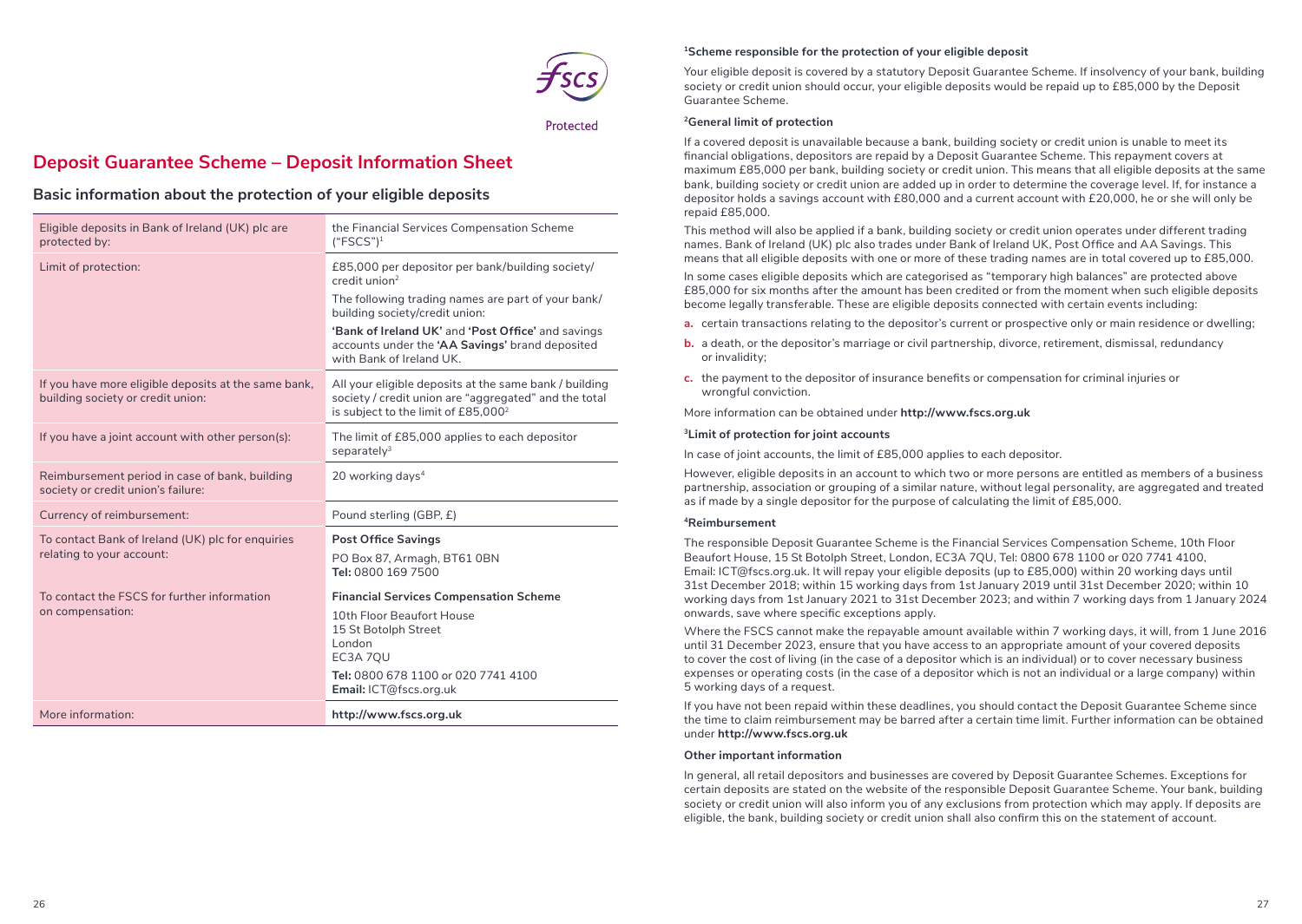### **Exclusions List**

#### **A deposit is excluded from protection if:**

**1** The holder and any beneficial owner of the deposit have never been identified in accordance with money laundering requirements. For further information, contact your bank, building society or credit union.

**2** The deposit arises out of transactions in connection with which there has been a criminal conviction for money laundering.

**3** It is a deposit made by a depositor which is one of the following: **•** credit institution

- 
- **•** financial institution
- **•** investment firm
- **•** insurance undertaking
- **•** reinsurance undertaking
- **•** collective investment undertaking
- pension or retirement fund<sup>1</sup>
- **•** public authority, other than a small local authority.

**4** It is a deposit of a credit union to which the credit union itself is entitled.

It is a deposit which can only be proven by a financial instrument<sup>2</sup> unless it is a savings product which is evidenced by a certificate of deposit made out to a named person and which existed in the UK, Gibraltar or a Member State of the EU (on 2 July 2014).

It is a deposit of a collective investment scheme which qualifies as a small company<sup>3</sup>.

It is a deposit of an overseas financial services institution which qualifies as a small company<sup>4</sup>.

It is a deposit of certain regulated firms (investment firms, insurance undertakings and reinsurance<br>undertakings) which qualify as a small business or a small company<sup>5</sup> – refer to the FSCS for further information on this category.

It is not held by an establishment of a bank, building society or credit union in the UK or, in the case<br>
of a bank or building society incorporated in the UK it is not held by an establishment in Gibraltar of a bank or building society incorporated in the UK, it is not held by an establishment in Gibraltar.

### For further information about exclusions, refer to the FSCS website at **www.fscs.org.uk**

<sup>1</sup>Deposits by personal pension schemes, stakeholder pension schemes and occupational pension schemes of micro, small and medium sized enterprises are not excluded.

<sup>2</sup>As listed in Part I of Schedule 2 to the Financial Services and Markets Act 2000 (Regulated Activities) Order 2001, read with Part 2 of that Schedule.

<sup>3</sup>Under the Companies Act 1985 or Companies Act 2006. 4See footnote 3. 5See footnote 3.

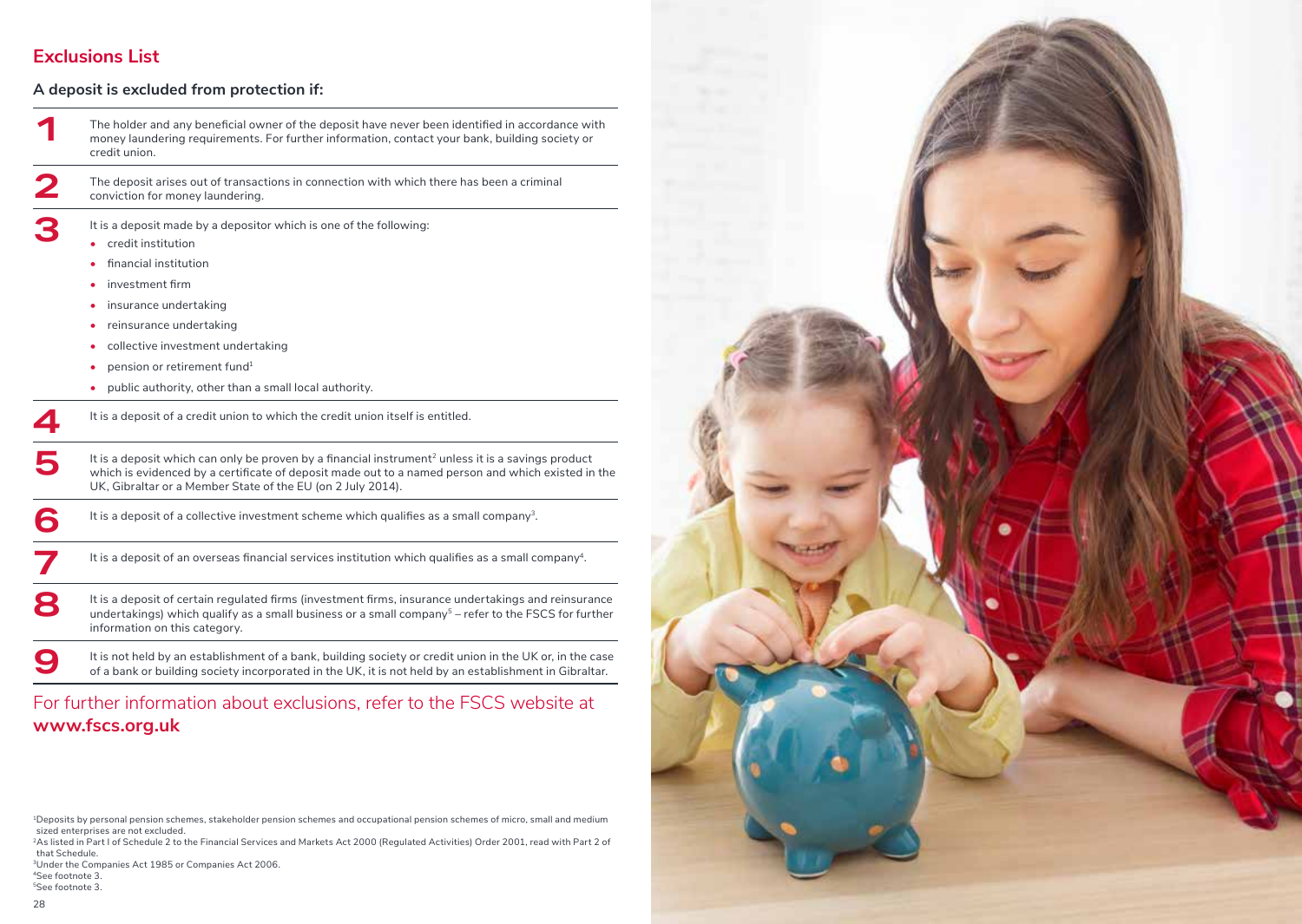#### **Transaction information box**

| <b>Transaction Type</b>                                                           | Deposit      | Withdrawal   | Cut off times for instructions                                                                                                                                                                                        | Account<br>information needed*                                                                                                                                                                                                                   | Cancelling your<br>transaction request**                                                                                                                                                                                                              | Limits***                                                                                                                                                                                                                                                                                                                                          | When your funds will be available                                                                                                                                                                                                                                                                      |  |  |
|-----------------------------------------------------------------------------------|--------------|--------------|-----------------------------------------------------------------------------------------------------------------------------------------------------------------------------------------------------------------------|--------------------------------------------------------------------------------------------------------------------------------------------------------------------------------------------------------------------------------------------------|-------------------------------------------------------------------------------------------------------------------------------------------------------------------------------------------------------------------------------------------------------|----------------------------------------------------------------------------------------------------------------------------------------------------------------------------------------------------------------------------------------------------------------------------------------------------------------------------------------------------|--------------------------------------------------------------------------------------------------------------------------------------------------------------------------------------------------------------------------------------------------------------------------------------------------------|--|--|
| Instant saver & Growth bond                                                       |              |              |                                                                                                                                                                                                                       |                                                                                                                                                                                                                                                  |                                                                                                                                                                                                                                                       |                                                                                                                                                                                                                                                                                                                                                    |                                                                                                                                                                                                                                                                                                        |  |  |
| Cheque                                                                            | $\checkmark$ | N/A          | During Post Office opening<br>hours. Or:<br>By post to customer<br>services. Cheques received<br>after 5pm will be processed<br>the next business day.                                                                | Your Post Office<br>account number.<br>For cheques sent by post,<br>write your full name and<br>address on the reverse of<br>the cheque.                                                                                                         | Once the deposit has been<br>made you can only stop/<br>cancel the cheque with<br>the originating bank or<br>building society.                                                                                                                        | Up to the maximum permitted balance<br>for your account.                                                                                                                                                                                                                                                                                           | As soon as we have received cleared<br>funds, interest will start to accrue on<br>that amount and the funds will be<br>available for withdrawal.<br>Cheques typically take between 3 and<br>5 business days to clear.                                                                                  |  |  |
| <b>Transfer funds</b><br>between your<br>eligible Post Office<br>savings accounts | $\checkmark$ | $\checkmark$ | 5pm on any business day.<br>Instructions received after<br>this time will be processed<br>the next business day.                                                                                                      | Your account number(s)<br>and, if you choose, an<br>appropriate reference to<br>identify the transfer.                                                                                                                                           | If you ask us to process<br>your transaction online<br>or by phone, it cannot be<br>cancelled after you confirm<br>the request. If your request<br>was in writing, call us within<br>3 business days and we<br>may be able to cancel this<br>for you. | No limit on the number or<br>value of transfers, within the<br>account's minimum and maximum<br>permitted balances.                                                                                                                                                                                                                                | Inbound transfers are paid into your<br>account immediately and we'll start<br>paying interest on the business day<br>the funds are added.<br>Outbound transfers leave your<br>account immediately and we'll stop<br>paying interest from the business day<br>the funds leave your account.            |  |  |
| <b>Instant Saver only</b>                                                         |              |              |                                                                                                                                                                                                                       |                                                                                                                                                                                                                                                  |                                                                                                                                                                                                                                                       |                                                                                                                                                                                                                                                                                                                                                    |                                                                                                                                                                                                                                                                                                        |  |  |
| Cash deposits at<br>Post Office counters                                          | $\checkmark$ | N/A          | Post Office opening hours.                                                                                                                                                                                            | Instant saver -<br>ATM PIN and ATM card or<br>completion of paying-in slip.                                                                                                                                                                      | N/A                                                                                                                                                                                                                                                   | £200 initial deposit limit.<br>£10,000 daily limit thereafter.                                                                                                                                                                                                                                                                                     | Paid in to your Post Office savings<br>account on the business day the<br>funds are received by us (usually two<br>business days).                                                                                                                                                                     |  |  |
| Cash withdrawals                                                                  | N/A          | $\checkmark$ | 24 hours a day at an ATM.<br>During Post Office<br>opening hours for branch<br>cash withdrawals.                                                                                                                      | ATM PIN & ATM card.                                                                                                                                                                                                                              | Not available once you have<br>withdrawn your funds.                                                                                                                                                                                                  | Daily limit: £1,000.                                                                                                                                                                                                                                                                                                                               | Your withdrawal will leave your<br>account immediately and we will stop<br>paying interest from the business day<br>you withdraw the funds.                                                                                                                                                            |  |  |
| <b>Electronic Transfer</b><br>in from/out to your<br>linked account               | $\checkmark$ | $\checkmark$ | Inbound - 5pm on<br>the business day your<br>funds are sent to your<br>Post Office account.<br>Outbound – we need to<br>know by 5PM to enable<br>funds to be sent to your<br>linked account the next<br>business day. | Inbound - When making<br>standing orders from your<br>linked account to your Post<br>Office account, you need<br>your Post office account<br>number and sort code.<br>Outbound - confirmation of<br>your linked account number<br>and sort code. | The transaction may only<br>be cancelled if it was made<br>in writing. To cancel, call us<br>within 3 business days and<br>we may be able to cancel<br>this for you.                                                                                  | Inbound - up to the maximum balance<br>permitted for your account.<br>Outbound - we can authorise up<br>to £50k on the phone, there is no<br>maximum limit online or in writing.<br>Transactions of over £99.999.99<br>will be made by CHAPS and it is<br>your responsibility to check that<br>the receiving account can accept<br>CHAPS payments. | Inbound - paid into your Post Office<br>account the same business day the<br>funds are received by us and we'll<br>start paying interest immediately.<br>Outbound transfers leave your<br>account immediately and we'll stop<br>paying interest from the business day<br>the funds leave your account. |  |  |

"If your transaction request cannot be made you'll be notified at the time of the request, unless your request is in writing or a cheque submission, in which case we'll write back to you.

"Vithdrawals require sufficient cleared funds in your account for us to process the payment. Should your withdrawal take your account below the minimum permitted balance, your account may be closed and any remaining funds, linked account.

<sup>&#</sup>x27;In all cases we'll require your name and account number to authorise any transactions. For written requests we also validate your signature. Requests made online or via the telephone will be validated asking for 3 digits not be able to carry out your transaction.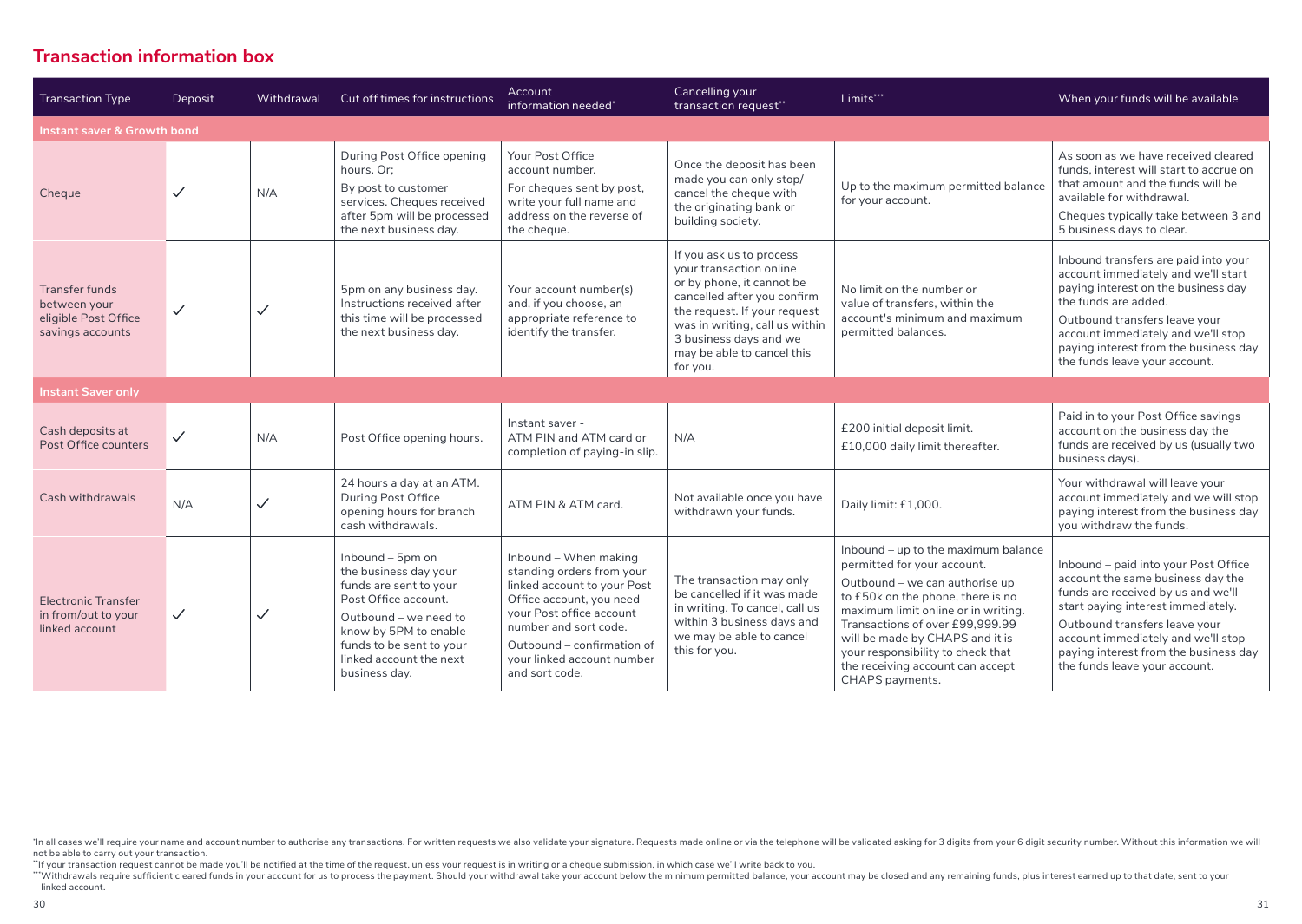## **Post Office privacy policy**

At the Post Office we're committed to protecting your personal information and respecting your privacy in everything we do. This summarised Policy lets you know what data we collect about you, how we use it and gives you information about your rights and how you can get in touch with us.

For more detail, please go to **www.postoffice.co.uk/privacy**

#### **We are:**

- Post Office Limited is registered in England and Wales. Registered Number 2154540. Registered Office: Finsbury Dials, 20 Finsbury Street, London, EC2Y 9AQ.
- **•** Post Office Management Services Limited is registered in England and Wales. Registered Number 08459718. Registered Office: Finsbury Dials, 20 Finsbury Street, London, EC2Y 9AQ

We have a Data Protection Officer who can be contacted at the address above or by sending an email to **data.protection@postoffice.co.uk.**

#### **We collect:**

name, address, contact details, date of birth, marketing preferences and other information you give us in order to apply for the product. Additional data including opinions may be collected through your correspondence with us. To provide you with other products and services that you may be interested in our data is enriched with other information from other sources.

#### **Why we collect personal information about you and what we do with it?**

We use your data – to provide the product or service, to comply with law, where we have your agreement or consent and where a reasonable justification exists.

We use your information:

- **•** To provide information about exciting offers and deals. We only contact you in the ways you have given us permission for. You can change your mind at any time – see 'Your Rights and Choices'.
- **•** To enhance or improve your experience with us. Our communications about offers are tailored specifically based on your preferences and habits ('profiling').
- **•** In combination with other customers' data, including anonymised external information to better understand our markets. This analysis and segmentation ensures we offer competitive products and services ('profiling').
- **•** For internal business processes- like transacting with partners, conducting audits, producing management information, managing complaints, to assist in training, quality assurance and compliance.
- **•** For customer feedback surveys, to prevent fraud and to comply with anti-money laundering regulations.
- **•** To manage your rights under the UK Data Protection Act including managing marketing suppression lists.
- **•** For obligations imposed by law enforcement agencies and other organisations.

#### **Who we share your information with**

We never sell your information and only pass it to our trusted partners and service providers. Bank Of Ireland (UK) plc provide our Financial products and you should read their Privacy Policy which will be provided to you when you request to open a product.

#### **Transferring information outside of the EEA**

Your personal information may be processed outside the European Economic Area (EEA) where privacy laws may not provide protection to the same level as in the UK. Before any transfer takes place, steps are taken to ensure your personal information is adequately protected and safeguards such as standard contractual clauses are in place.

#### **How long do we keep your personal information?**

Your personal information is removed after its purpose has been served and after either party can make a legal claim, or where required for legal or regulatory reasons.

#### **Your Rights and Choices**

You can object to Direct Marketing by calling 03457 22 33 44, text phone 03457 22 33 45, sending an email to **pol\_marketpermissions@response-services.co.uk** or by writing to Marketing Preference Team, Finsbury Dials, 20 Finsbury Street, London, EC2Y 9AQ.

You can request a copy of all personal information held about you by contacting our Information Rights Team. You have the right to lodge a complaint with the Information Commissioner's Office. See https://ico.org.uk/

You have qualified rights to withdraw consent, have information about you corrected, deleted, provided to you ('portability') and the right to object or to restrict processing of your data. You may request human intervention where automated processing has taken place.

#### **Contact Us**

For information about our privacy practices and to exercise any of these rights then please contact our Information Rights Team by:

Writing to:

**Post Office Information Rights Team, Finsbury Dials, 20 Finsbury Street, London EC2Y 9AQ** 

Email: **information.rights@postoffice.co.uk**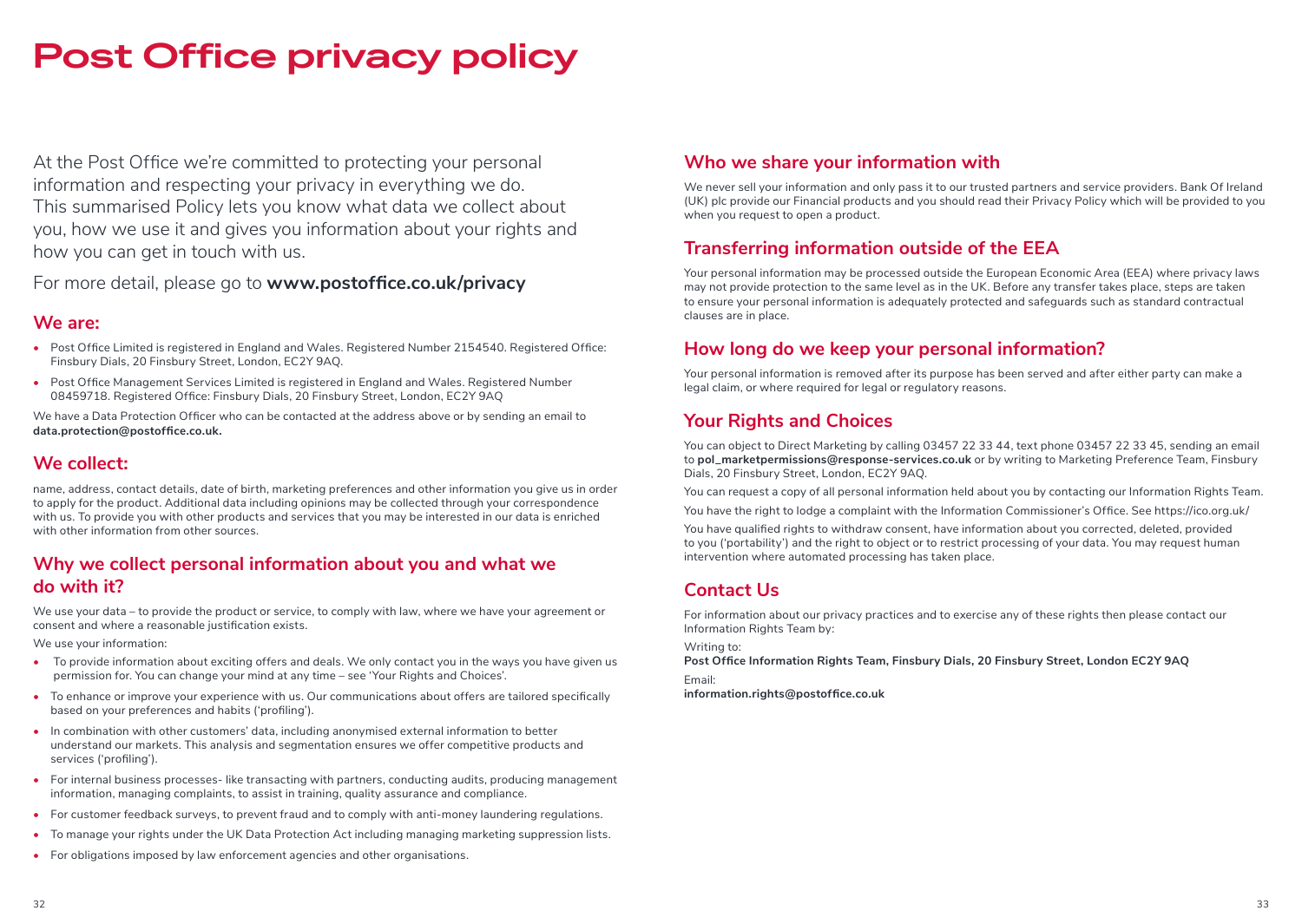**Notes Notes**